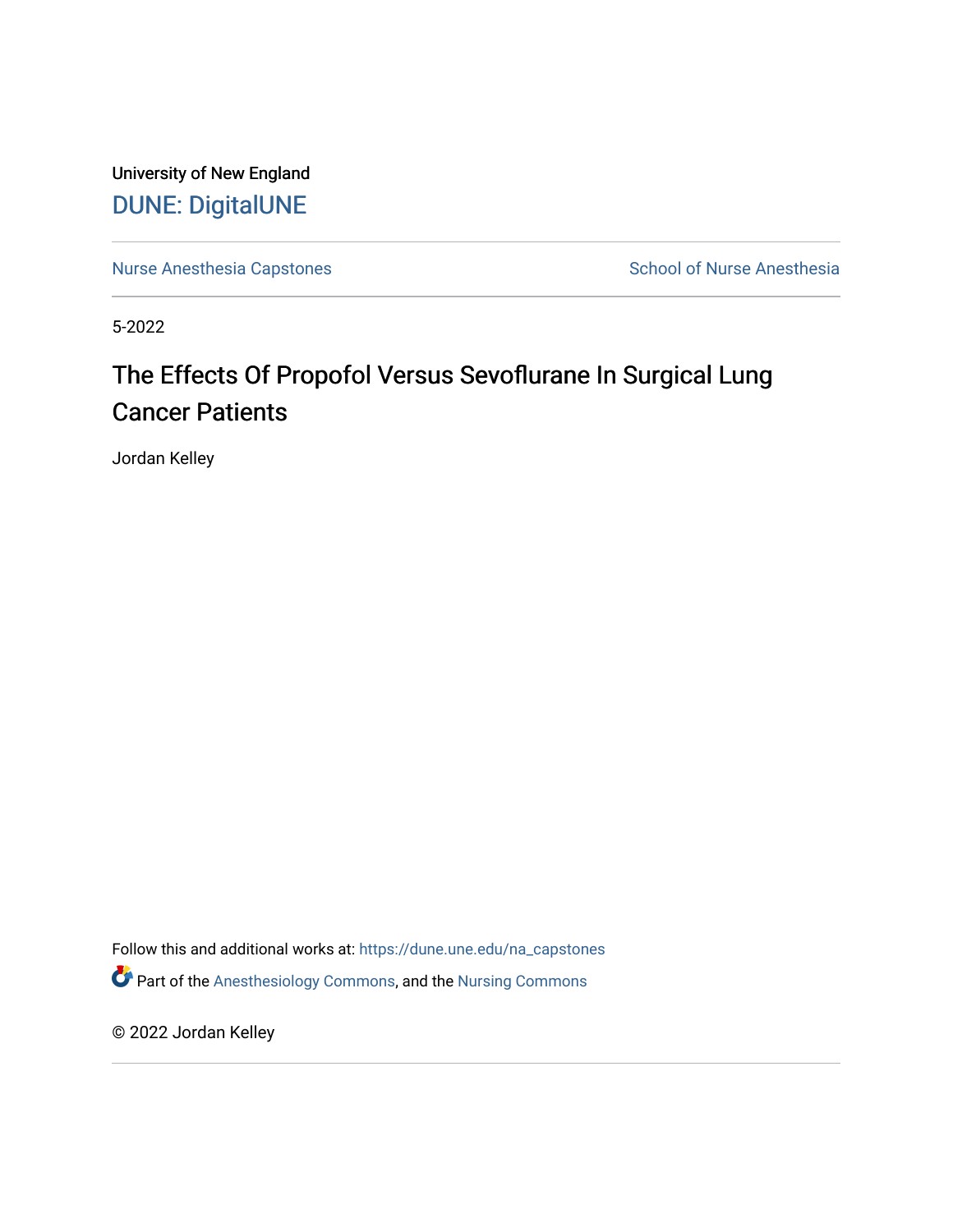## **The Effects of Propofol Versus Sevoflurane in Surgical Lung Cancer Patients**

Jordan Kelley

University of New England, Westbrook College of Health Professions

Nurse Anesthesia Program

Advisor: Kevin Seale, DNP, MS, APRN-CRNA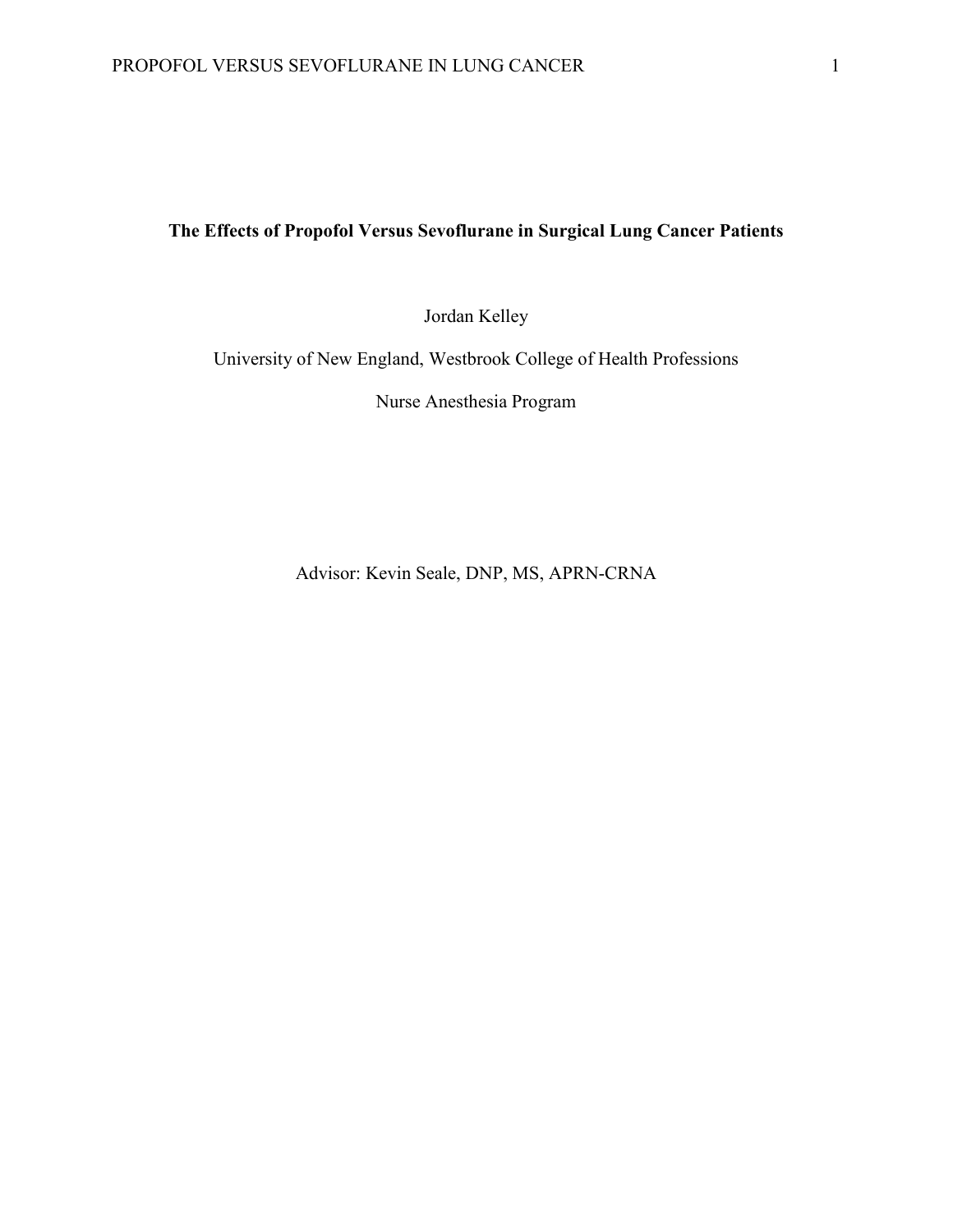#### **Abstract**

Non-small cell lung cancer (NSCLC) is the most prevalent type of lung cancer. Lung cancer leads all cancer death rates worldwide. Surgical treatment for NSCLC warrants a role for the anesthetist to influence recurrence-free survival, overall survivability, and overall mortality. Literature suggests propofol and sevoflurane are linked to immunosuppressive characteristics by decreasing immunity via different mechanisms. Propofol has known anti-inflammatory effects, but studies reveal sevoflurane has similar capabilities. Sevoflurane may attenuate the metastatic potential of lung cancer by stopping platelet activation, but sevoflurane may also enhance other pathways of metastasis. Similarly, propofol has anti-metastatic abilities, hindering angiogenesis by downregulating necessary growth factors. Propofol and sevoflurane influence various NSCLC growth and metastasis mechanisms, but research is inconclusive on how propofol or sevoflurane definitively affects outcomes with NSCLC. Heterogenous clinical evidence supports a propofol TIVA for improved recurrence-free survivability, increased overall survivability, and decreased overall mortality more than inhalation anesthetics. Ultimately, more research is needed to justify the preferred anesthetic.

*Keywords:* propofol, sevoflurane, lung neoplasm, lung cancer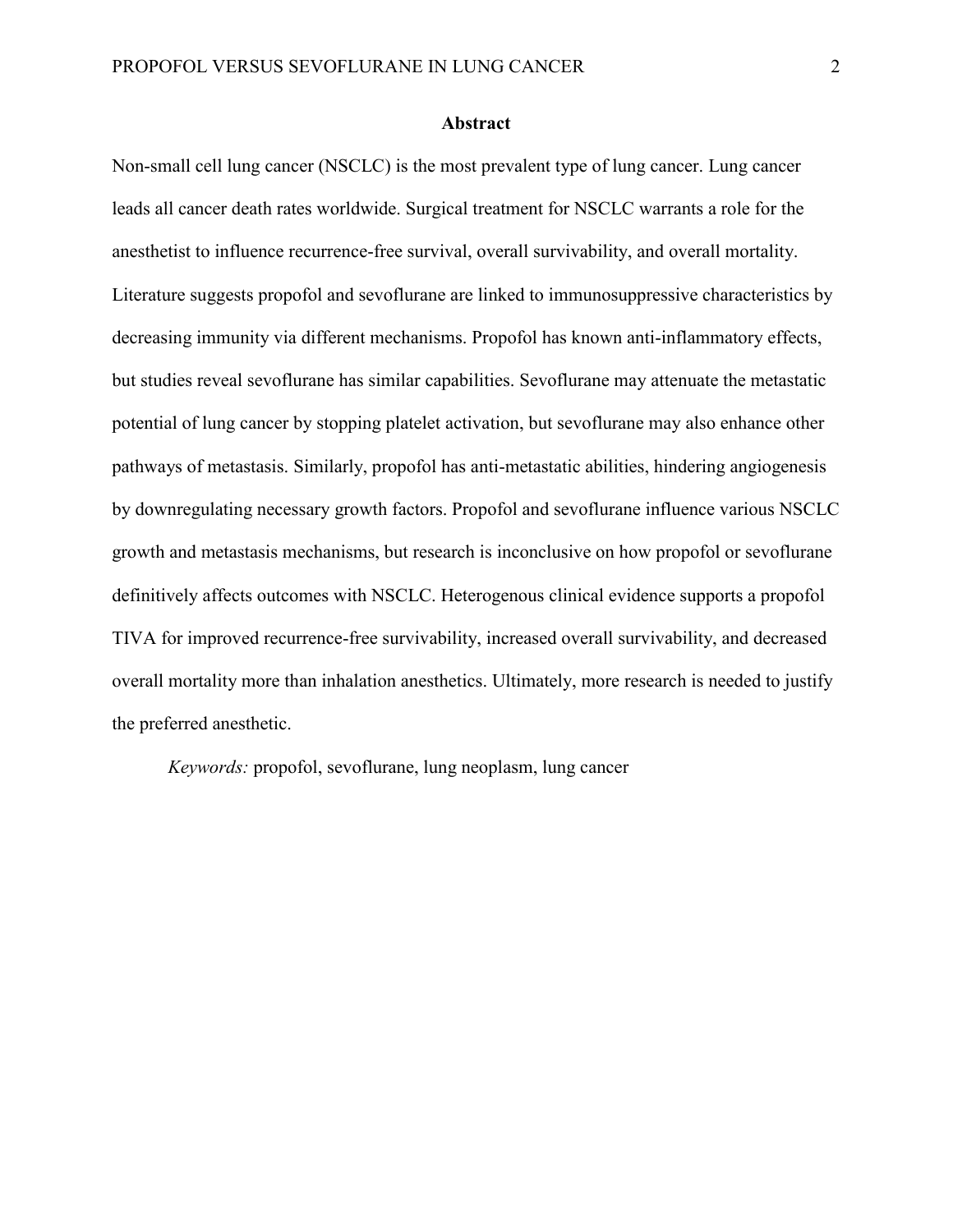## **The Effects of Propofol Versus Sevoflurane in Surgical Lung Cancer Patients**

Lung cancer leads all cancer death rates worldwide (Yamaguchi et al., 2021). According to the National Cancer Institute (NCI) (2021), more people will die from lung cancer than breast, prostate, and colorectal cancers combined. While there are multiple types of lung cancer, nonsmall cell lung cancer (NSCLC) accounts for nearly 85% of diagnosed lung cancers (Midthun, 2021). As in the case of many cancers, smoking cigarettes is the leading risk factor for the pathogenesis of NSCLC (Norris, 2018). In fact, smoking is the cause of up to 80% of NSCLC (Norris, 2018). Other risk factors include ionizing radiation, asbestos, and radon gas(Hines & Marschall, 2017). Due to NSCLC's relative insensitivity to chemotherapeutic measures, surgical treatment is typically warranted, especially in the early stages of the disease (Midthun, 2021). Overall, lung cancer's 5-year relative survival rate is 21.7%. However, in its early localized stage with surgical resection, the prognosis is best at nearly 60% (NCI, 2021).

NSCLC has multiple histological subtypes, including squamous cell carcinoma, adenocarcinoma, and large cell carcinoma (Hines & Marschall, 2017; Midthun, 2021; Norris, 2018). Squamous cell carcinomas begin in the intraluminal major bronchi and frequently spread to the hilar lymph nodes (Hines & Marschall, 2017; Norris, 2018). These malignant cells are typically confirmed via cytological analysis of the sputum (Hines & Marschall, 2017; Norris, 2018). By contrast, adenocarcinoma originates in the peripheral bronchiolar and alveolar tissue (Hines & Marschall, 2017; Norris, 2018). Adenocarcinoma may be more challenging to diagnose due to its location, which requires invasive diagnostic procedures. Additionally, the site of adenocarcinoma also presents challenges when differentiating adenocarcinoma from other lung lesions via radiological imaging. Like adenocarcinomas, large cell carcinomas begin in the peripheral bronchial tree but as a large and anaplastic tumor (Norris, 2018). Fortunately, with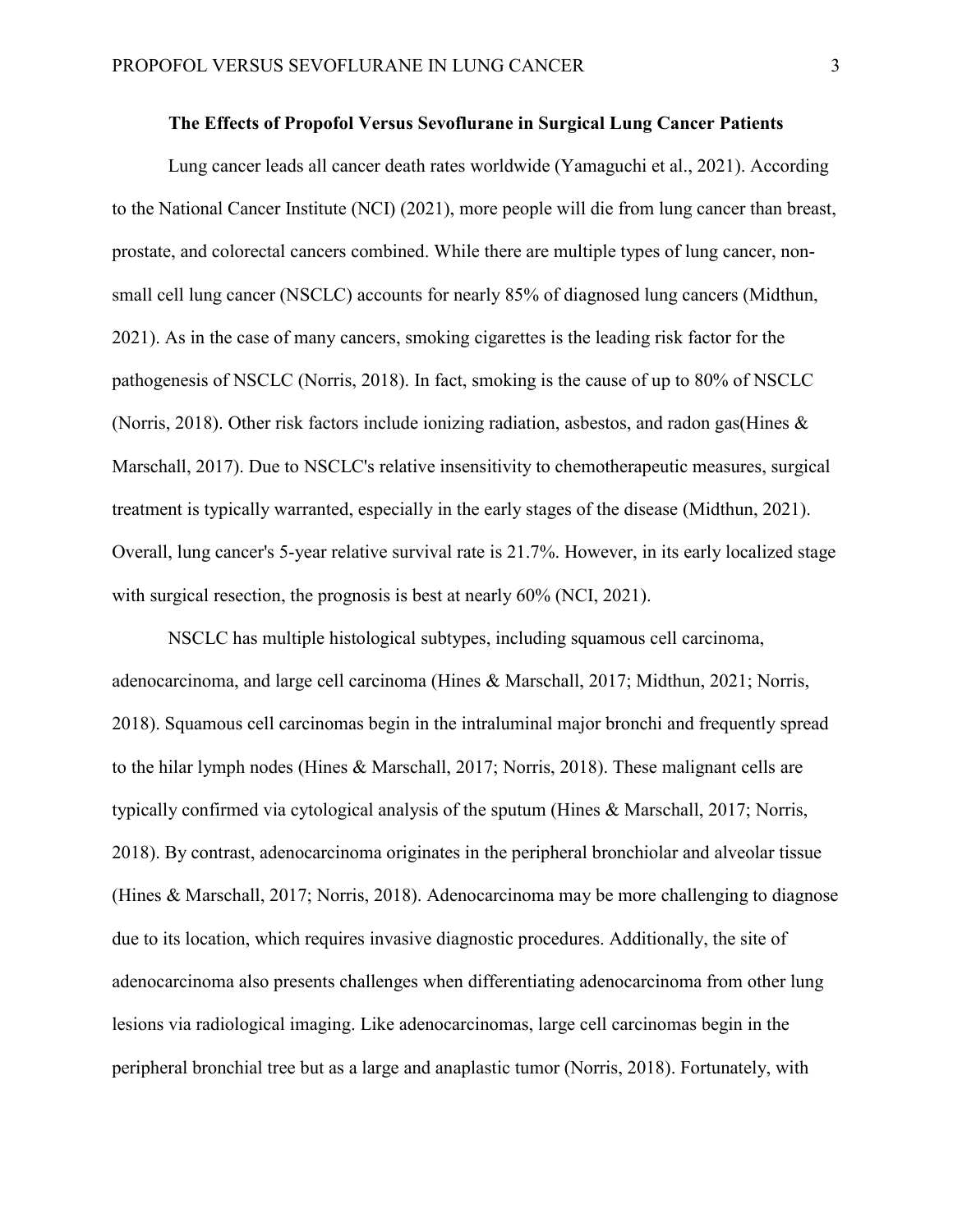each of these subtypes, early detection paired with surgical intervention increases the chance of survival and reduces the possibility of metastasis.

Since NSCLC treatment frequently warrants surgical intervention, most medications, including general anesthetics, are short-acting, allowing a fair amount of control in optimizing the anesthetic management without overcorrecting and attenuating the body's homeostatic processes. Therefore, unless sentinel events occur, long-term consequences are not typically characteristic of anesthesia outcomes.

Conventionally, general anesthesia is maintained by a volatile halogenated inhalation agent, such as sevoflurane. In recent decades, propofol combined with IV analgesics or regional blocks has allowed the possibility of administering total intervenous anesthesia (TIVA).

#### **Use of Propofol**

Propofol is an intravenous hypnotic utilized as a general anesthetic. Propofol's primary mechanism of action is as a gamma-aminobutyric acid subunit A  $(GABA-A)$  agonist (Hines & Marschall, 2017). By stimulating the GABA-A receptor, the neurons' cell membranes become hyperpolarized, thus preventing the creation of action potentials from propagating messages (Nagelhout & Plaus, 2013). Propofol can induce rapid unconsciousness due to its immediate intravenous bioavailability, reaching peak brain concentration levels in less than a minute (Hines & Marschall, 2017). Propofol's high lipid solubility supports rapid redistribution from the brain to adipose tissue (Hines & Marschall, 2017; Nagelhout & Plaus, 2013). The consequence of the rapid redistribution of the active drug is a very short duration of action. Therefore, a continuous intravenous propofol infusion is needed to maintain general anesthesia.

TIVA was made possible over time with the advent, availability, and lowering cost of propofol. Thus, TIVA became a feasible alternative to volatile inhalation agents to maintain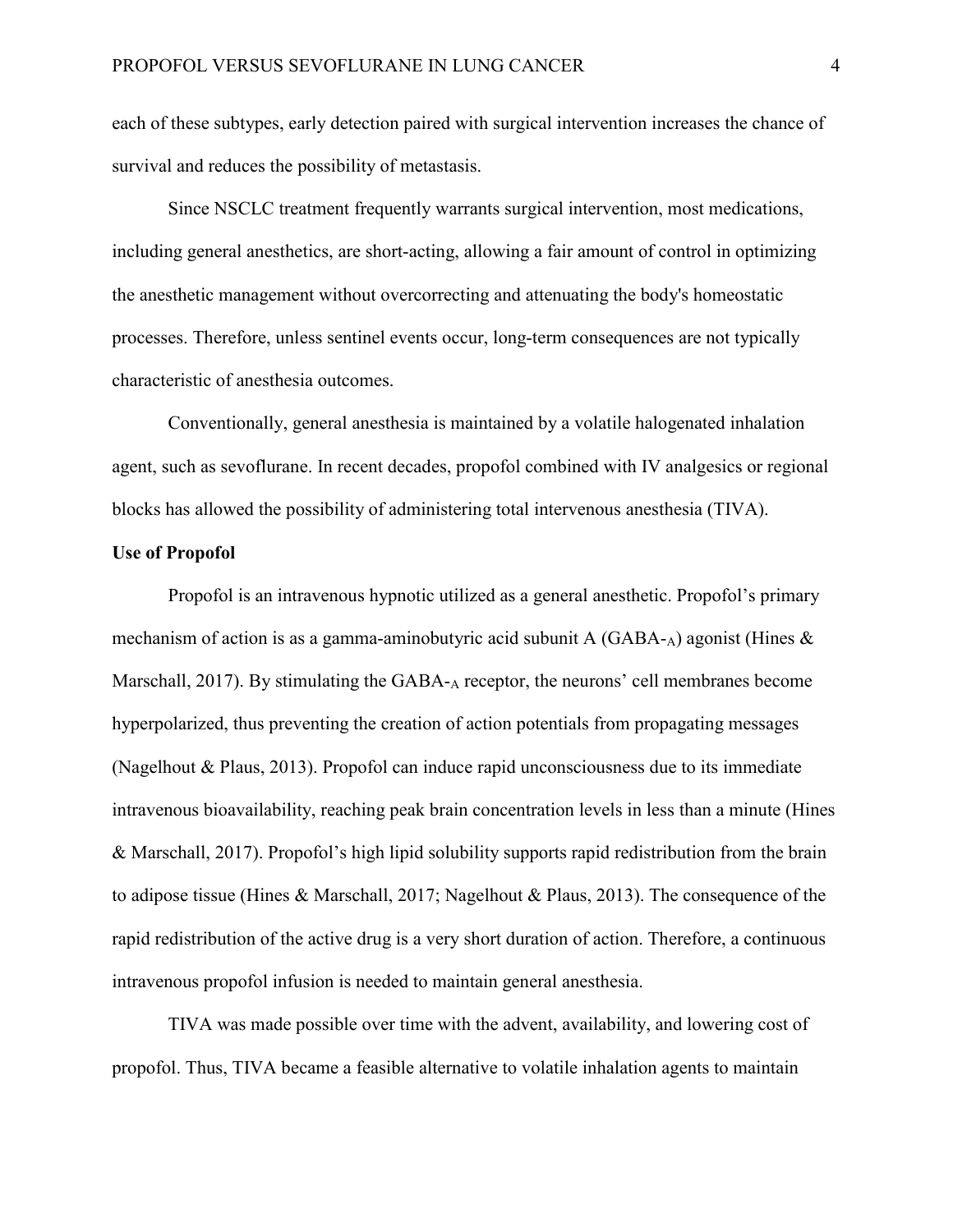anesthesia in the intraoperative period. Since propofol lacks any analgesic properties, it is frequently paired with intravenous analgesics and regional anesthesia to provide a complete anesthetic.

Recent research has investigated propofol's antioxidant, anti-inflammatory, and possible antitumorigenic properties. Propofol can work as a free radical scavenger (Hines & Marschall, 2017; Nagelhout & Plaus, 2013). Free radicals are reactive molecules that may be byproducts of biological processes or external exposures, such as radiation (Hines & Marschall, 2017). However, these molecules are not benign as they can disrupt genetic components that may cause cancer. Animal trials have linked propofol to promoting natural killer cells' cytotoxic activity, thus possibly allowing the robust innate immune system to function more efficiently by preventing cancer cell metastasis in breast cancer (Sherwin et al., 2021). Additionally, in vitro gastric cancer cell line experiments demonstrate inhibition of cell proliferation, invasion, and migration, in the presence of propofol (Sherwin et al., 2021). While these advantageous characteristics of propofol appear promising to improve outcomes for NSCLC surgical patients, propofol has been linked to negatively affecting the adaptive immune system.

#### **Use of Sevoflurane**

Sevoflurane is an inhaled volatile anesthetic. Like propofol, sevoflurane agonizes and stimulates the inhibitory GABA-A receptor (Nagelhout & Plaus, 2013). Moreover, sevoflurane stimulates other inhibitory pathways, including glycine receptors and potassium channels. Essential for maintaining general anesthesia, sevoflurane antagonizes the N-methyl-D-aspartate (NMDA) receptors to prevent glutamate binding, an excitatory neurotransmitter (Nagelhout & Plaus, 2013). If stimulated, the NMDA receptor increases the cell's response to surgical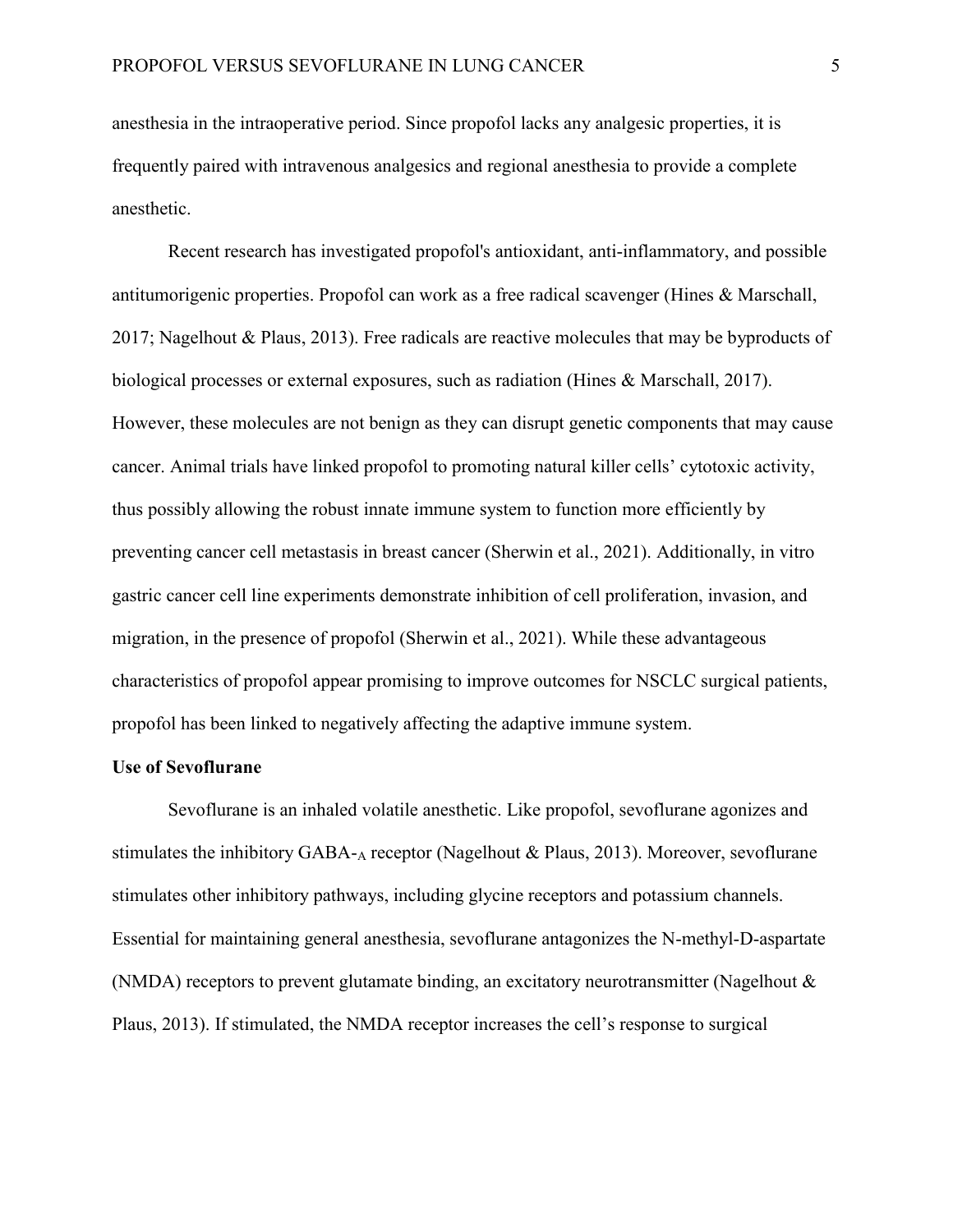stimulation and decreases endogenous opioids' pain-relieving effects on opioid receptors (Hines & Marschall, 2017; Nagelhout & Plaus, 2013).

Additionally, sevoflurane inhibits other stimulatory pathways, such as the nicotinic receptors, sodium channels, and dendritic spine function and motility (Nagelhout & Plaus, 2013). Although sevoflurane has multiple mechanisms of action to provide a general anesthetic, sevoflurane is frequently paired with intravenous analgesics and regional anesthesia to reduce consequences associated with the autonomic response seen with the solitary use of inhalation anesthetics. Otherwise, without these analgesic adjuncts, an anesthetist may have to increase the minimum alveolar concentration (MAC) of sevoflurane to 1.5, which could have drastic autonomic response consequences (Barash et al., 2017).

Initial research on sevoflurane's effect on cancer cells may implicate the possibility of increasing metastatic spread and impeding the body's immune system (Sherwin et al., 2021). Some proposed mechanisms include the ability to upregulate oncogenic genes (Sherwin et al., 2021). These genes may facilitate the growth of cancer cells by increasing angiogenesis for malignant cells (Sherwin et al., 2021). In contrast, some research has shown sevoflurane may have cytoprotective effects on healthy cells by preventing malignant cell functions for growth (Sherwin et al., 2021).

#### **Literature Review and Analysis**

#### **Methods**

A literature search was accomplished through the University of New England Library Services Portal with the following databases: EBSCO host, CINAHL Complete, Cochrane Collection Plus, Embase, and Pubmed. Keywords executed in each database included the following: propofol, sevoflurane, lung neoplasm, and lung cancer. Inclusion criteria were limited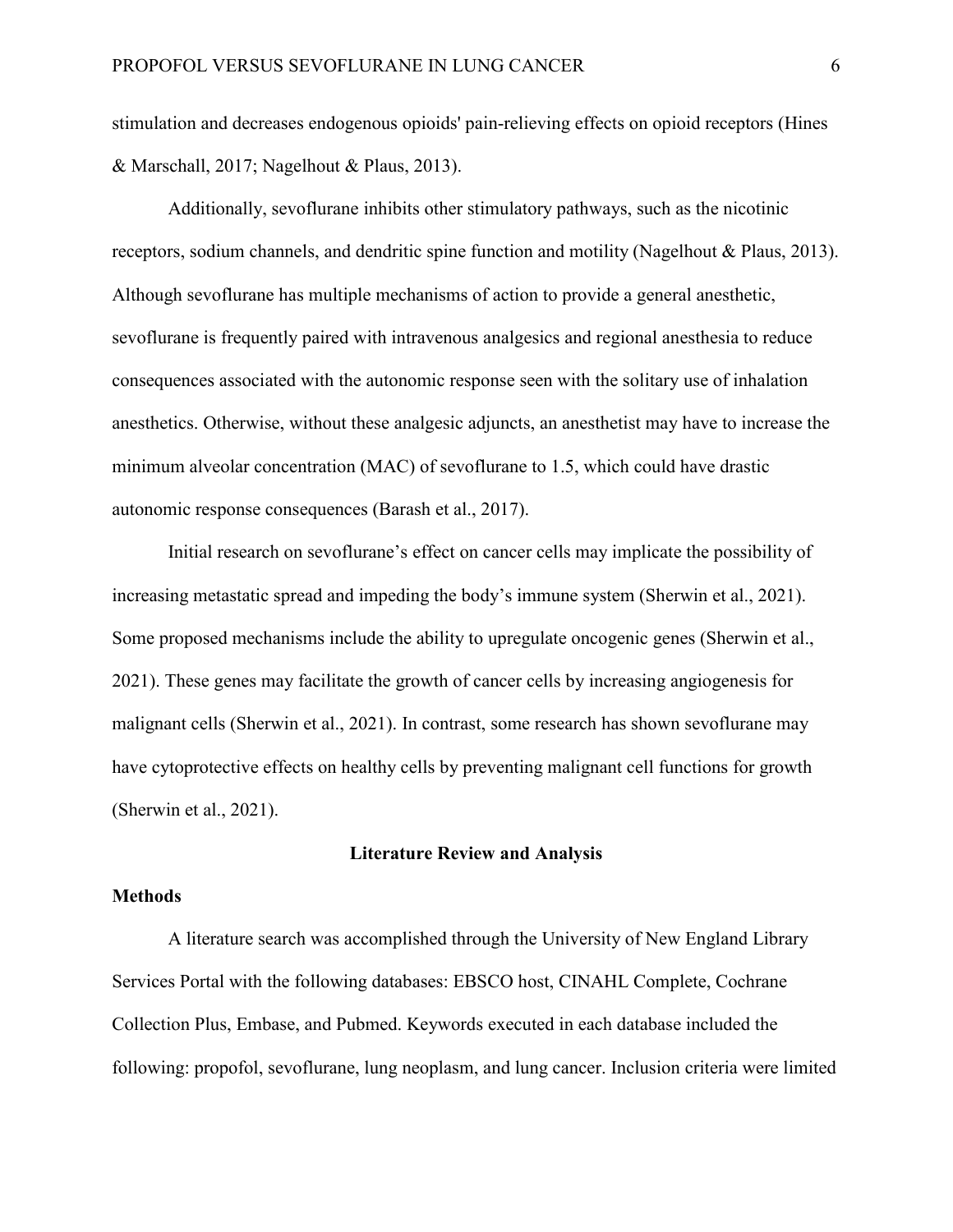to peer-reviewed articles published from 2016 until 2021, English language, full portable document format, and adults aged 18-99. If the full text was unavailable, Google Scholar was utilized to locate the entire document. UpToDate was used to support identified articles with additional sources of current and peer-reviewed evidence-based practice guidelines.

## **Adaptive Immunity**

One component of the adaptive immune system are T lymphocytes. There are multiple subsets of T lymphocytes (Nagelhout & Plaus, 2013). The cluster of differentiation 3 (CD3) T cells are mature T lymphocytes that can activate helper T cells (Th) and cytotoxic T lymphocytes (CTLs), thus creating an immune response to fight invasion (Heimall, 2020). Th cells secrete cytokines to activate and recruit CTLs (Nagelhout & Plaus, 2013). CTLs release cytotoxic perforins to destroy infected or malignant cells (Nagelhout & Plaus, 2013). Lastly, regulatory T lymphocytes (Treg) modulate the immune response by suppressing T cell proliferation and downregulating Th cells (Nagelhout & Plaus, 2013).

Research reveals conflicting information on general anesthetics' immunosuppressive properties on the adaptive and innate immune system, which may indirectly permit the growth and proliferation of cancer cells. Perioperative immunosuppression by various anesthetic agents may attenuate the body's ability to combat cancer growth and expansion. Yamaguchi et al. (2021) conducted a randomized controlled trial (RCT) to determine the relationship between perioperative immunosuppression and anesthetic agents, including desflurane, sevoflurane, and propofol. The researchers separated 64 lung cancer patients into three groups receiving these anesthetics. Yamaguchi et al. compared peripheral blood samples drawn before induction and at the end of surgery to compute the numbers of Th, CTLs, programmed death on Th and CTLs, and Tregs by flow cytometry. The results revealed the propofol group decreased the number of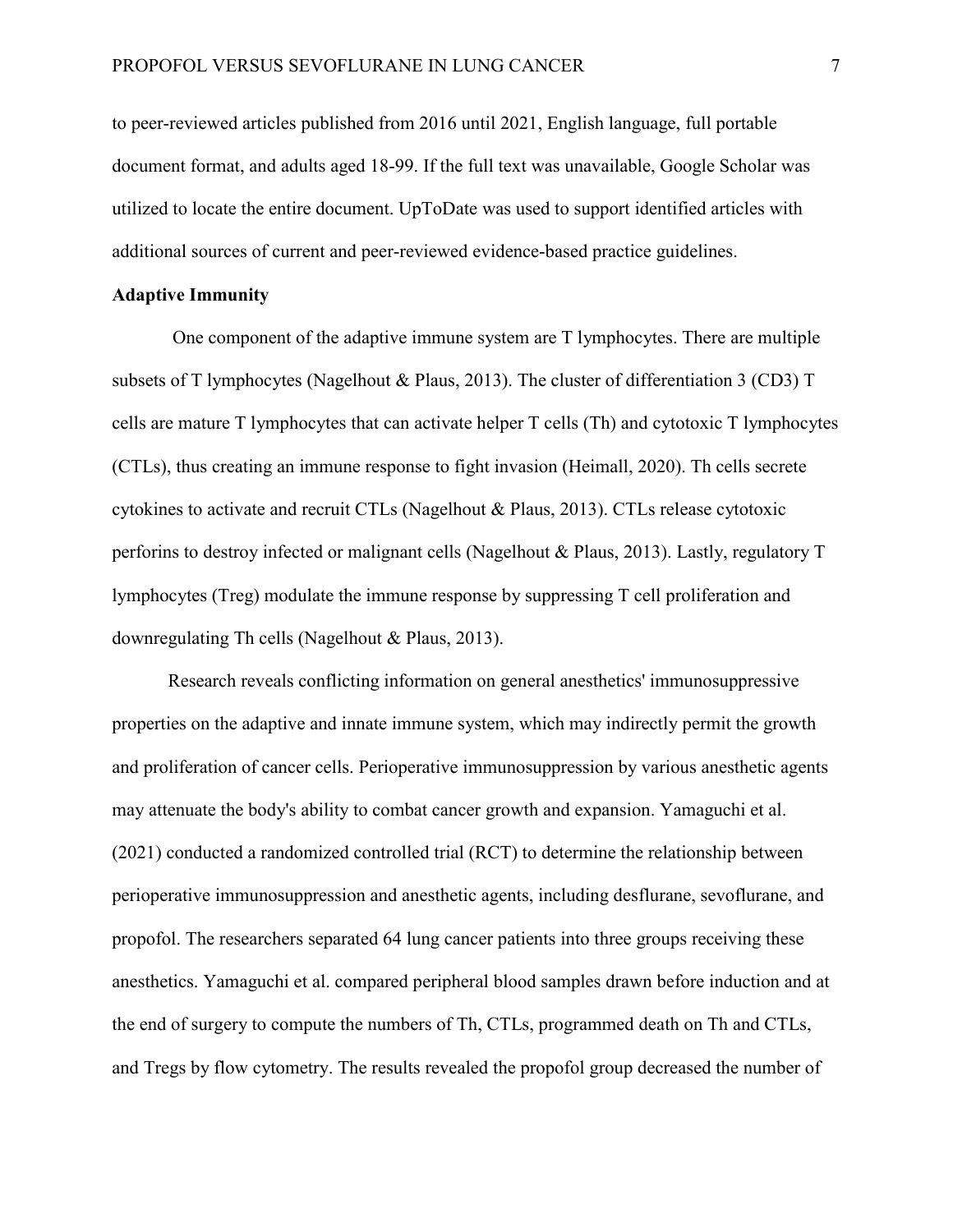CTLs after surgery more than the desflurane and sevoflurane groups. Since CTLs have cancerfighting cytotoxicity, the authors theorize that a lower CTL count may increase cancer recurrence risk. Additionally, the sevoflurane group increased Tregs after surgery, which is responsible for the death and suppression of CTLs (Yamaguchi et al., 2021). Therefore, inhalation anesthetics and propofol may support the growth and proliferation of lung cancer cells with two different mechanisms.

Fu et al. (2018) evaluated similar lymphocyte counts during lung cancer resection surgery with nearly double the study subjects by Yamaguchi et al. (2021). The subjects were randomly and equally divided into a group receiving propofol and remifentanil versus a group receiving propofol and regional anesthesia. Specifically, the researchers measured CD3 T lymphocytes, Th cells, and Tregs at multiple periods perioperatively. Cytometry by Fu et al. revealed an overall decrease in CD3, Th, and Tregs lymphocyte counts in both groups. But, the combined propofol and regional anesthesia group had significantly and consistently higher CD3, Th, and Tregs lymphocyte counts than the propofol and remifentanil group up to 72 hours after surgery.

Although the researchers did not compare propofol to sevoflurane, propofol may have a dose-dependent effect in decreasing these particular lymphocytes since remifentanil was used by both Fu et al. (2018) and Yamaguchi et al. (2021). Furthermore, the combination of both studies reveals propofol can decrease various cells of the adaptive cellular immune system; thus, propofol possibly exacerbates a void in the immune system when the system is already taxed by surgical stress – increasing vulnerability and susceptibility to cancer cell invasion and proliferation. Limitations include being a single-center study and not evaluating the effects of opioids on these particular immunity markers. Similarly, both studies only assessed the quantity and not the qualitative cellular function of these lymphocytes.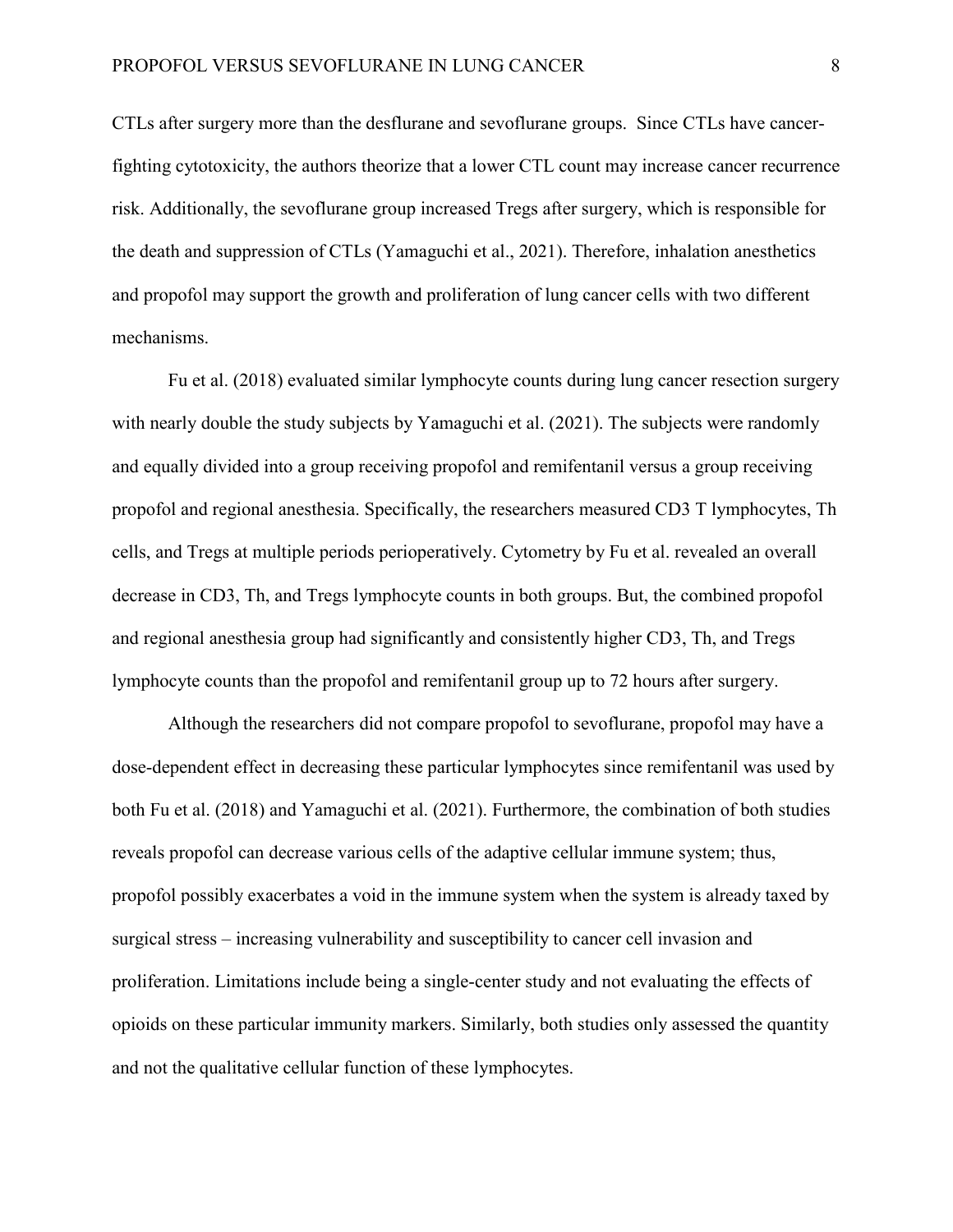## **Innate Immunity**

Natural killer (NK) cells are components of innate immunity that are affected by general anesthetics. NK cells have unique cytotoxic abilities against their host cells that become compromised by cancer cells or viruses (Johnston, 2021). These innate immune cells recognize healthy host cells by major histocompatibility complex (MHC) class I molecules (Jeon et al., 2020; Johnston, 2021). MHC class I molecules are typically downregulated when cells become malignant (Johnston, 2021). If this occurs, the NK cell will be unable to bind to the MHC I receptor. The NK cell will activate and release cytotoxic, granulated perforins to disrupt the target cell's membrane and induce apoptosis (Johnston, 2021).

Preliminary studies link the suppression of NK cells' cytotoxicity with sevoflurane. Jeon et al. (2020) performed an in vitro quasi-experimental analysis to determine if a dose-dependent sevoflurane concentration could alter NK or NSCLC cell function. The researchers exposed human NSCLC cells to various concentrations (0, 12.5, 25, 50, 100, and 200 µM) of sevoflurane solution for 6 hours. Results revealed sevoflurane decreased the expression of natural killer receptor group 2, member D (NKG2D), at the highest dose (200  $\mu$ M) of sevoflurane. NKG2D is a cell surface receptor on NK cells that binds to cancer cells' ligands to activate NK cells' cytotoxic effects (Jeon et al., 2020). Even though the NKG2D expression was suppressed at 200 µM of sevoflurane, lower doses at 100 µM or less were surprisingly associated with increased NKG2D expression (Jeon et al., 2020). Therefore, lower doses of sevoflurane may not be harmful to NK cells' cytotoxic activity.

This study has several limitations. Most importantly, Jeon et al. (2020) conducted an in vitro study that cannot prove direct human application. Furthermore, without understanding the exact mechanism for the decreased NKG2D expression from 200 µM of sevoflurane, other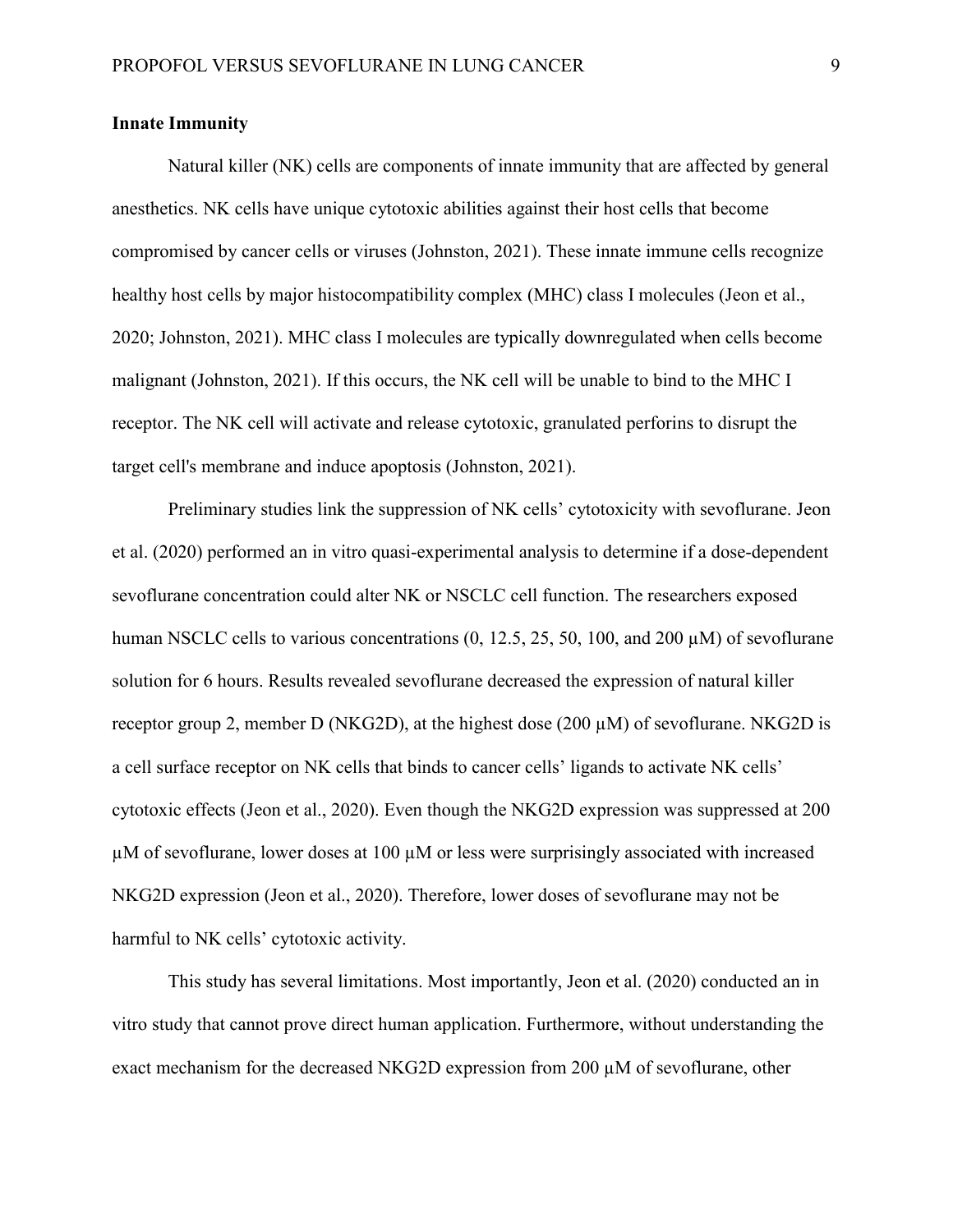synthetic materials and preservatives not in humans may have influenced these results. Finally, the NSCLC cells were treated with sevoflurane for 6 hours to compensate for evaporation. Typical lung resection cases may not last as long nor warrant 200 µM of arterial sevoflurane concentration.

## **Effect on Inflammatory Mediators**

Inflammatory responses to surgical trauma and mechanical ventilation can impair physiological processes. Consequently, this may jeopardize the prognosis of patients postoperatively (Chen et al., 2020; Tian et al., 2017). Inflammation can promote malignancy by further damaging tissue and cells (Heimall, 2020). Recent studies have evaluated the effects of general anesthetics on inflammation. In an RCT, Tian et al. (2017) discovered how propofol could reduce the perioperative inflammatory response better than sevoflurane in lung cancer patients undergoing a lobectomy. The researchers randomly and equally divided 62 lung cancer patients into a propofol and sevoflurane group. The researchers evaluated arterial blood for interleukin-6 (IL-6), a proinflammatory cytokine, and interleukin-10 (IL-10), an antiinflammatory cytokine, before induction, before one-lung ventilation, after sternal closure, and 24 hours postoperatively (Heimall, 2020; Tian et al., 2017). After induction and through 24 hours postoperatively, both groups had a significant increase in IL-6 and a decrease in IL-10. However, the propofol group had an overall lower IL-6 and higher IL-10 than the sevoflurane group during the same period.

Conversely, Chen et al. (2020) performed an RCT equally dividing 168 lung cancer patients receiving a lobectomy into a propofol and sevoflurane group. Similar to Tian et al. (2017), researchers induced their sevoflurane group with 8% sevoflurane and then collected arterial blood to monitor IL-6 and tumor necrosis factor-alpha (TNF-alpha) at the beginning of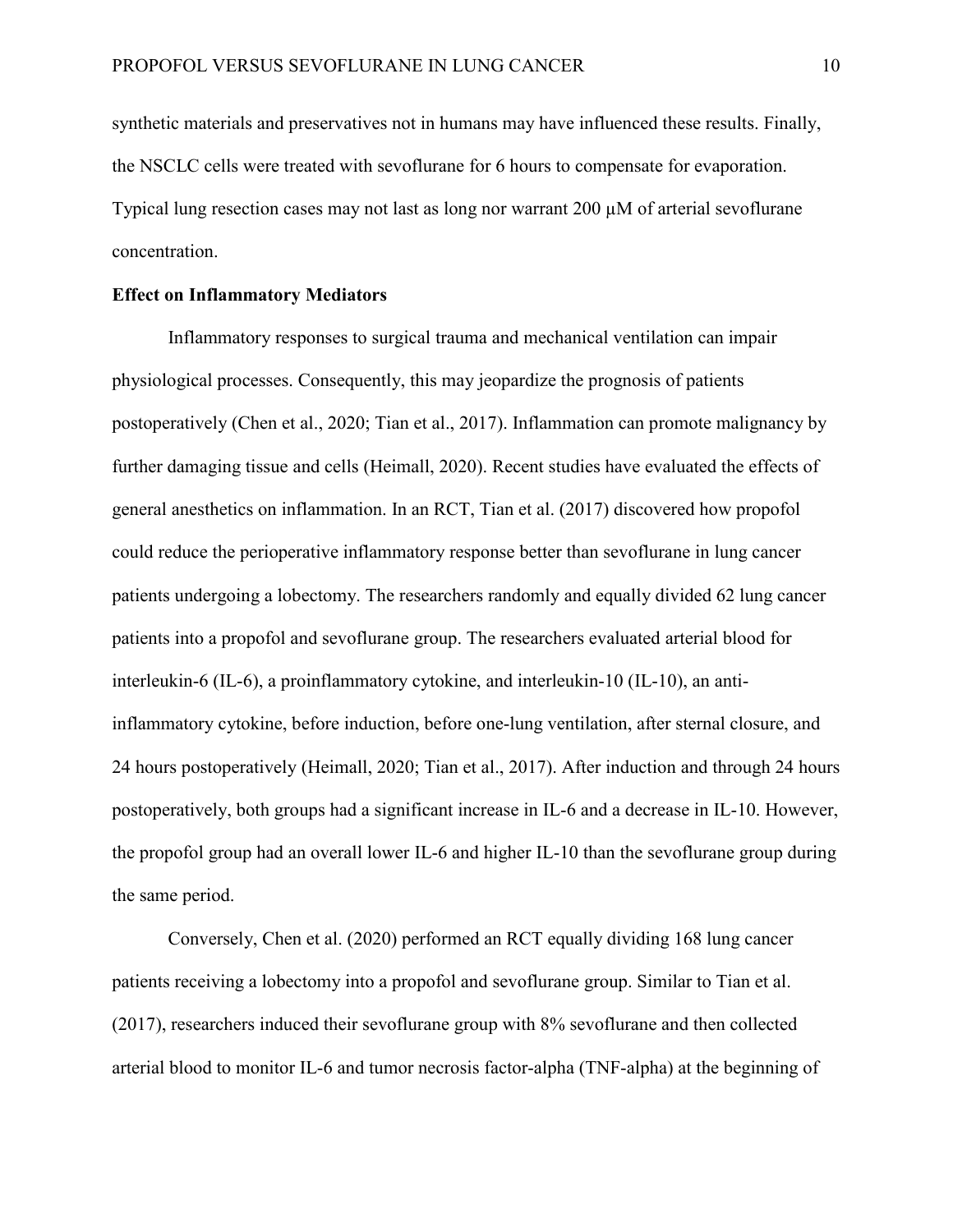single-lung ventilation, beginning of double-lung ventilation, and 30 minutes after double-lung ventilation. Findings revealed no significant difference in levels of IL-6 and TNF-alpha from the beginning of single-lung ventilation to the beginning of double-lung ventilation in both groups (Chen et al., 2020). However, 30 minutes after double-lung ventilation, Chen et al. found that the sevoflurane group had lower levels of IL-6 and TNF-alpha compared to the propofol group. Thus, in contrast to Tian et al., Chen et al. theorize sevoflurane substantially reduces the inflammatory response in lung cancer patients receiving a lobectomy.

Furthermore, Chen et al. (2020) hypothesize sevoflurane may increase heme oxygenase 1, an enzyme for heme degradation. The increase of heme oxygenase 1 may explain the mechanism for some of the possible anti-inflammatory, anti-oxidative, anti-proliferative, and anti-apoptotic properties of sevoflurane (Chen et al., 2020).

#### **Effect on Metastasis**

Early surgical intervention is vital to prevent the continuing development and ultimate spread of NSCLC. Unfortunately, surgery may exacerbate the metastatic potential and increase the circulating volume of tumor cells (Liang et al., 2016). Increasing circulating tumor cells and their metastatic capabilities may be related to increased platelet activation, evasion of the host immune system recognition, displacement during surgical manipulation, and increasing growth factors (Fares et al., 2020; Sherwin et al., 2021).

#### *Platelet Activation*

Cancer patients typically exhibit more upregulation of activated platelets than noncancerous individuals (Liang et al., 2016). Furthermore, surgical stress potentiates platelet activation (Liang et al., 2016). Circulating tumor cells interact with activated platelets to form a protective coating around the tumor cells to prevent detection by the immune system (Fares et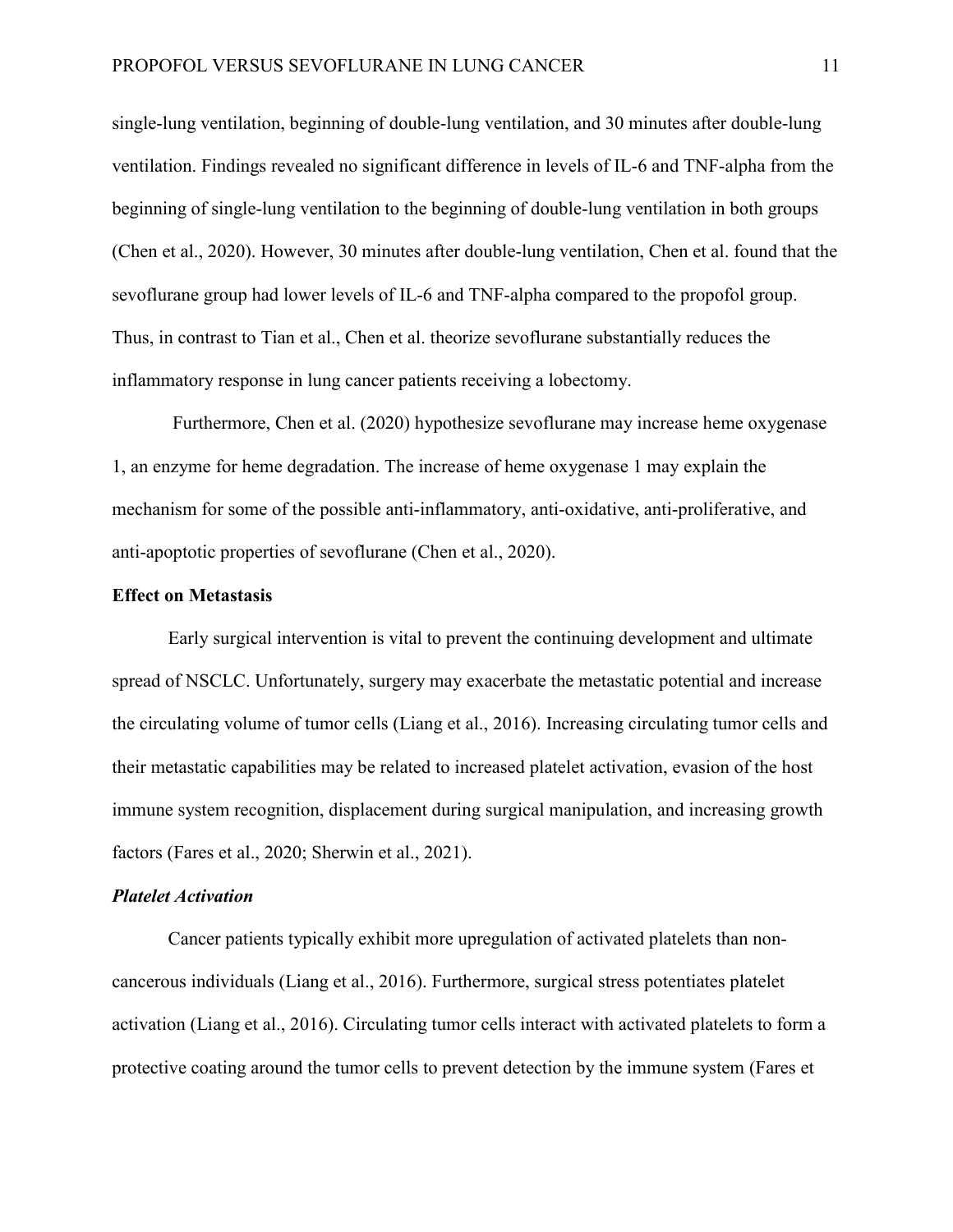al., 2020). Therefore, surgical procedures on a cancer patient may create beneficial conditions for cancer cells to metastasize and proliferate.

Research suggests sevoflurane may suppress platelet activity. Liang et al. (2016) conducted an in vivo RCT on 46 lung cancer patients undergoing an elective video-assisted thoracoscopic surgery (VATS) to determine the effects of sevoflurane and isoflurane on platelet activation. The researchers randomized equal numbers of patients into an isoflurane and sevoflurane group. They performed a standardized method of anesthesia during VATS, including controlled use of propofol and remifentanil for maintenance adjunct. The authors evaluated platelet activation by detecting the expression of glycoprotein IIb/IIIa, P-selectin, and platelet aggregation rate via peripheral blood samples drawn 10 minutes before anesthesia, 1 hour after the start of surgery, and 1 hour postoperatively.

Liang et al. (2016) found no significant difference in glycoprotein IIb/IIIa or P-selectin levels at baseline between groups. However, the researchers revealed both groups' glycoprotein IIb/IIIa levels increased intraoperatively and postoperatively, with the isoflurane increasing more than the sevoflurane group. Similarly, the authors found both groups had markedly increased Pselectin levels intraoperatively and postoperatively, with the isoflurane group also increasing more than the sevoflurane group. Lastly, the platelet aggregation rate in both groups was increased intraoperatively and postoperatively, with the isoflurane group again increasing more than the sevoflurane group. Therefore, surgery causes increased platelet activation, but sevoflurane helps inhibit platelet activation significantly more than isoflurane (Liang et al., 2016). Furthermore, sevoflurane's inhibitory effect on platelet activation may decrease NSCLC's ability to metastasize.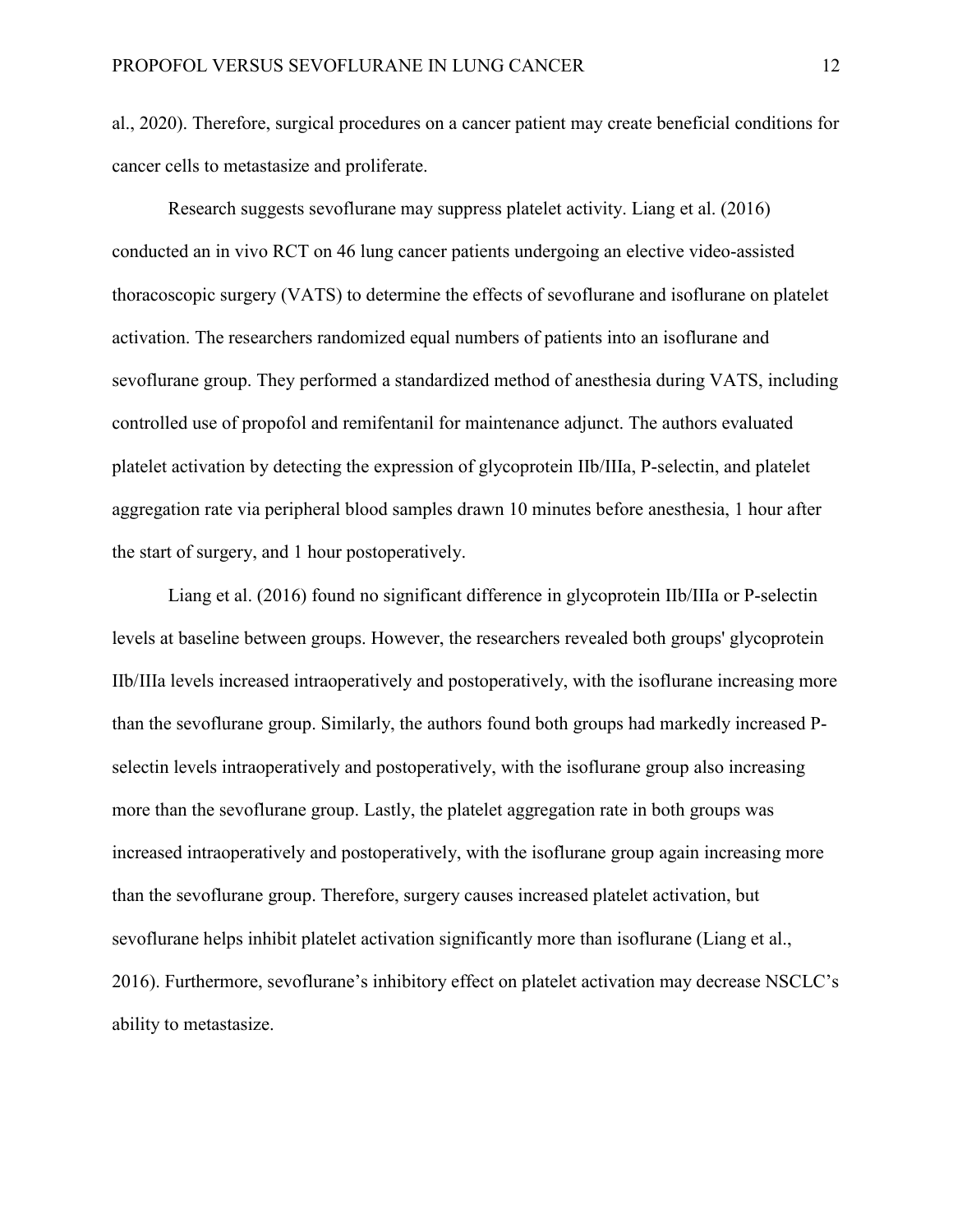Additionally, Liang et al. (2016) performed an in vitro experiment on human lung adenocarcinoma cells to determine if the anesthetics can reduce the platelet-induced invasion of lung cancer cells. The authors used blood from 6 lung cancer patients receiving isoflurane at the beginning of surgery and 1 hour postoperatively; the isoflurane patients had higher platelet activity (increases cancer cell invasion) postoperatively than sevoflurane. The isolated platelets activated after surgery were treated with sevoflurane, isoflurane, or neither for 4 hours. Liang et al. found that sevoflurane-treated platelets activated after surgery were reduced. In contrast, isoflurane could not suppress platelet-induced invasion compared to the untreated platelets activated after surgery. The authors further evaluated the sevoflurane and isoflurane platelets activated after surgery. They found that the sevoflurane treated platelets activated after surgery had markedly decreased glycoprotein IIb/IIIa, P-selectin, and platelet aggregation rate levels compared to the isoflurane group. Thus, Liang et al. contributed the inhibited platelet activation mechanism to lowering glycoprotein IIb/IIIa, P-selectin, and platelet aggregation rate.

#### *Matrix Metalloproteinase Expression*

Jeon et al. (2020) suggest that sevoflurane increases the expression of matrix metalloproteinases (MMPs), specifically MMP-1, -2, and -9. MMPs remove NKG2D receptors from the cellular surface of cancer cells. MMPs allow the malignant cells to evade recognition from NK cells' cytotoxic actions (Jeon et al., 2020). Furthermore, MMPs will degrade the extracellular matrix, promoting a favorable environment for cancer cell angiogenesis, invasion, migration, and ultimate metastasis (Jeon et al., 2020). Similarly, Tian et al. (2017) provided evidence of increasing MMP-9 expression after induction using sevoflurane versus propofol during lobectomy. Therefore, the in vitro experimental results of MMP-9 by Jeon et al. are consistent with the human RCT by Tian et al.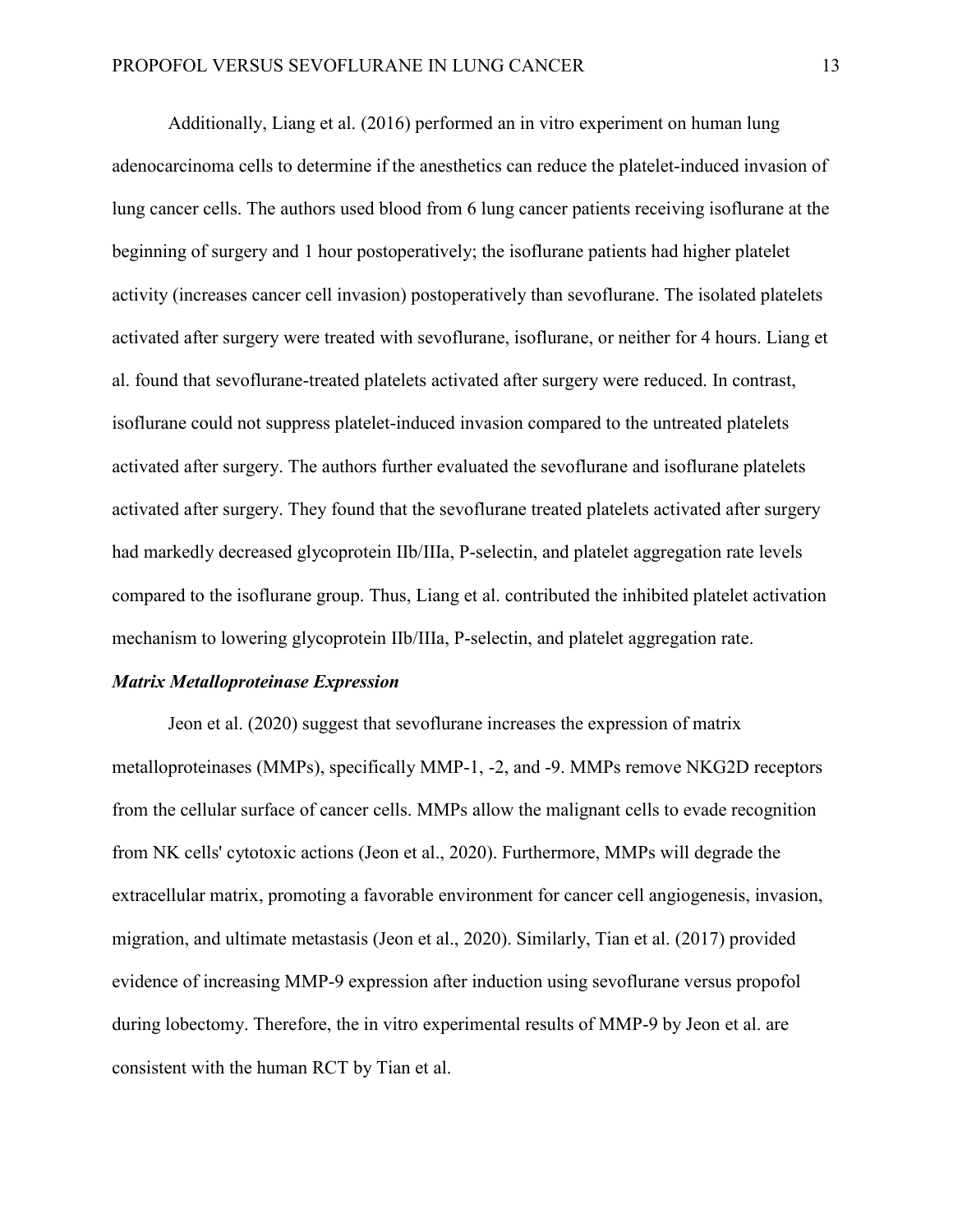On the other hand, Chen et al. (2020) revealed sevoflurane reduced the concentration of MMP-9 more than propofol in their human RCT when monitoring inflammatory markers. Although Jeon et al. (2020) linked high dose sevoflurane (200  $\mu$ M) with upregulation of MMP-9 expression in vitro, Chen et al. revealed sevoflurane has lower MMP-9 expression than propofol in vivo. This may explain why the arterial blood concentration of sevoflurane did not reach 200 µM in the trial by Chen et al. Regardless, the results provided by Chen et al. and Tian et al. conflict with each other when comparing the effect of sevoflurane and propofol on MMP-9 expression. Multi-center RCTs with a larger sample size are warranted to understand further the behavior of sevoflurane and propofol on MMP-9 expression.

## *Growth Factors*

Tumor cells' survival and metastasis typically depend on the ability to continue to grow by increasing their blood supply through angiogenesis. If tumor cells do not have enough blood supply, they upregulate hypoxia-inducible factor 1-alpha (HIF1A) to activate the expression of vascular endothelial growth factor (VGEF) (Sherwin et al., 2021). VGEF promotes angiogenesis, remodeling of lymphatic pathways, and mitotic NSCLC division (Sen et al., 2019). In addition, tumor cells utilize transforming growth factor-beta (TGF-beta), an oncogenic cytokine, to promote the growth of NSCLC cells by increasing VGEF expression and causing immunosuppression (Sen et al., 2019; Sherwin et al., 2021). This pathway supports tumorigenesis and ultimately increases the likelihood of metastasis (Sen et al., 2019; Sherwin et al., 2021).

Research has correlated propofol with lower serum growth factor levels in patients receiving VATS for radical NSCLC resection. Sen et al. (2019) conducted an RCT on 90 NSCLC patients having a radical NSCLC resection. The researcher randomly divided subjects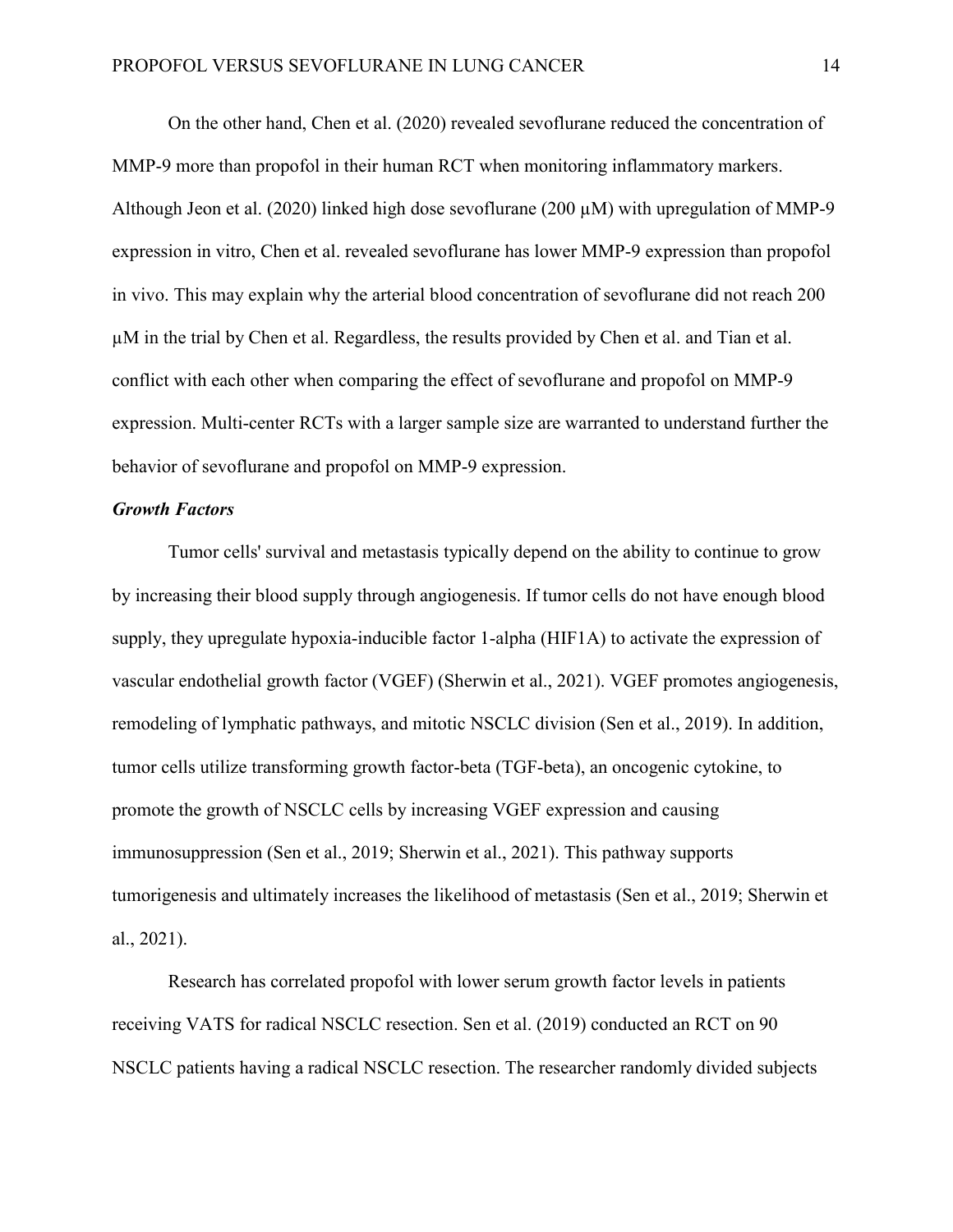into a sevoflurane and a propofol with regional anesthesia group. The propofol with regional anesthesia group received a nerve block preoperatively, and anesthesia was maintained with a propofol infusion. The sevoflurane group did not receive a nerve block and was maintained by sevoflurane alone. Blood samples were collected before surgery and 24 hours postoperatively to measure the serum VEGF and TGF-beta levels. After serum analysis, Sen et al. found no significant differences in levels before surgery. But, the VEGF and TGF-beta levels in the propofol with regional anesthesia group were lower than in the sevoflurane group. The authors' research correlates how a nerve block and propofol anesthesia can lower the elevation of TGFbeta and VEGF in patients receiving a VATS for radical NSCLC reaction.

Although Sen et al. (2019) correlate mechanisms for NSCLC growth and metastasis, limitations of this study include clinical correlation does not provide causative evidence that lowering of TGF-beta and VEGF with the use of propofol with regional anesthesia will prevent or decrease the risk of further NSCLC growth or metastasis. Likewise, this study also cannot conclude whether the propofol, nerve block, or combination of both lowered these growth factors. Prospective, long-range research is warranted to determine how various combinations of anesthetics influence NSCLC growth or metastasis.

#### **Cancer Recurrence and Mortality**

Many cancer deaths can be attributed to metastatic disease recurrence. Even though NSCLC surgical candidates often receive radical resection to remove the malignant tumor, recurrent NSCLC can occur in up to 41% of patients within a year (Midthun, 2021). Tragically, the median survival of recurrent NSCLC patients may only be up to 8.1 months (Midthun, 2021). However, studies have correlated TIVA with decreased overall mortality and prolonged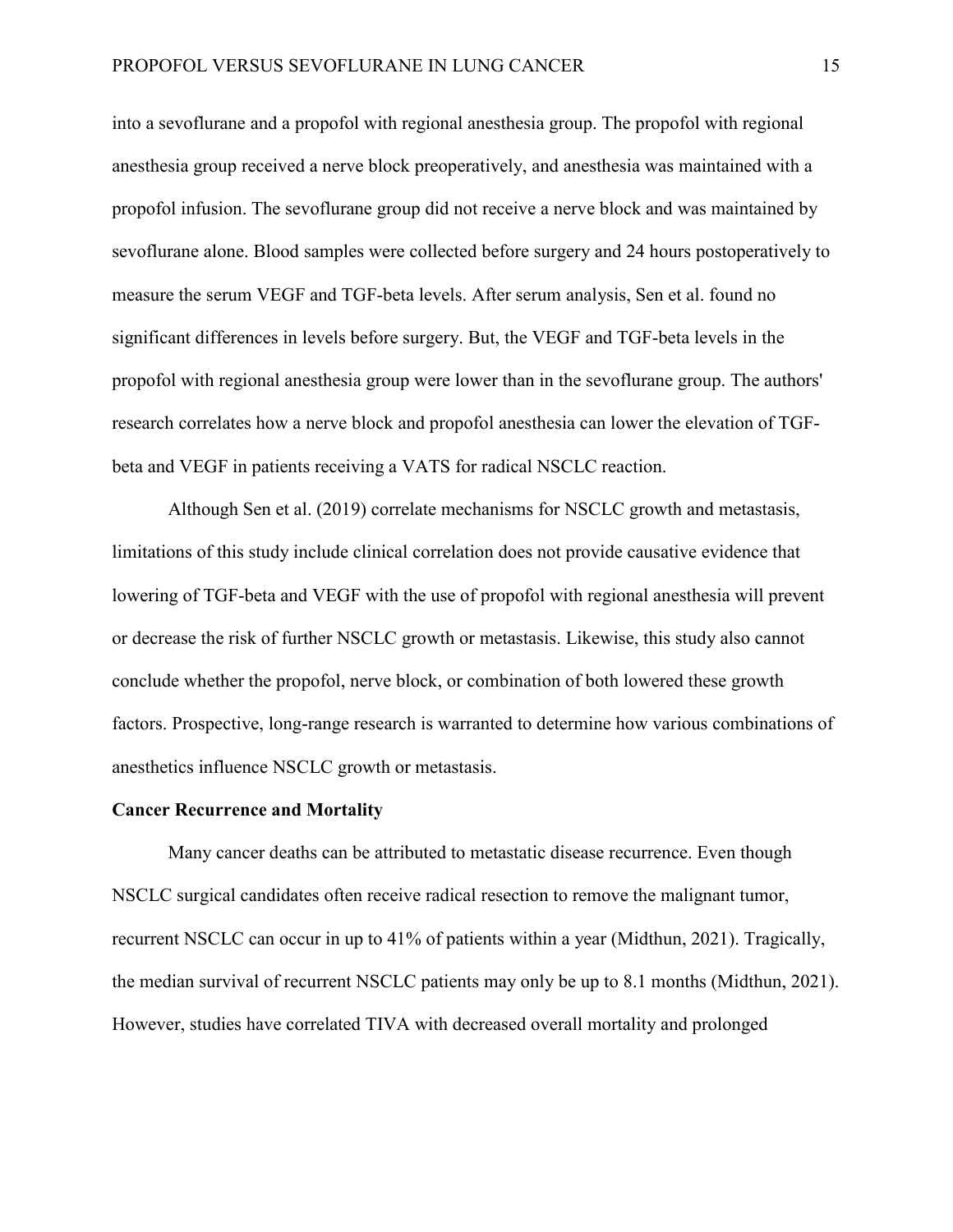recurrence-free survival compared to inhalation anesthetics (Soltanizadeh et al., 2017; Yap et al., 2019).

#### *Cancer Recurrence*

A meta-analysis published by Yap et al. (2019) explored the impact of general anesthetics on recurrence-free survival and overall survivability of surgical cancer patients. The researchers used one RCT and five retrospective studies to examine the effects of propofol TIVA and inhalation agents on recurrence-free survival in 7,866 breast, esophageal, and NSCLC patients. The study demonstrated the TIVA group had better recurrence-free survival rates than the inhalation agents group (Yap et al., 2019). Additionally, Yap et al. used seven retrospective studies and one RCT to compare the effects of propofol TIVA and inhalation agents on the overall survivability of 18,778 breast, colorectal, gastric, esophageal, NSCLC, and mixed cancer patients. Similarly, researchers found a higher overall survival with the TIVA group when compared to the inhalation agents group (Yap et al., 2019).

#### *Overall Mortality*

Propofol TIVA versus inhalation anesthetics may be the optimal choice in various cancer surgeries for an overall decrease in mortality and prolonged recurrence-free survival (Soltanizadeh et al., 2017). Soltanizadeh et al. (2017) conducted a systematic review examining overall mortality and postoperative complications of patients undergoing primary cancer surgery with a propofol TIVA or inhalation anesthetic. Eight studies with 10,696 patients were included.

Amongst the eight studies, the authors note multiple cancer sites, including urologic, gastrointestinal, gynecologic, soft tissue, head and neck, breast, and respiratory. Four of the eight studies compared the overall mortality ranging from 2.66 to 5 years between inhalation agents and TIVA. The most extensive retrospective study representing 7,030 subjects with various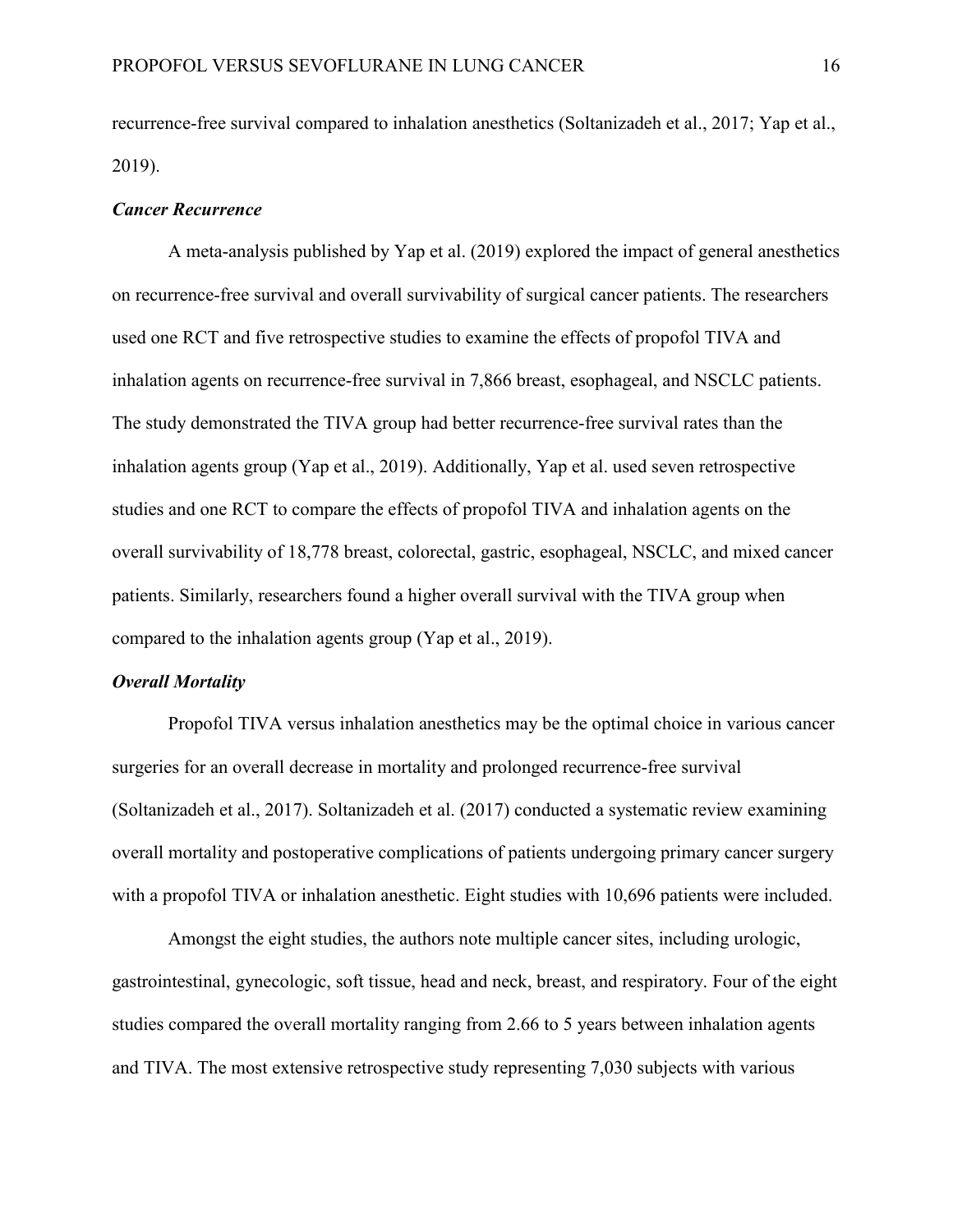cancers found increased overall mortality in the inhalation anesthesia group. Alternatively, the second-largest retrospective study representing 2,838 patients found no significant difference in overall mortality for breast, colon, or rectum cancers. However, when the researchers combined all cancer subjects, the overall cancer-related mortality decreased in the TIVA group. The third retrospective study represented 325 breast cancer subjects with no significant difference in overall mortality; however, the TIVA group demonstrated a prolonged recurrence-free survival. Lastly, the only RCT measuring mortality representing 28 bladder cancer patients revealed a 36% versus 14% mortality rate for the inhalation versus TIVA groups.

Although this study provided a large sample size, researchers evaluated patients undergoing multiple surgeries for various cancers. Thus, the heterogeneity of the surgeries does not allow direct comparison. Additionally, most patients were enrolled in retrospective studies vulnerable to selection bias. Lastly, Soltanizadeh et al. (2017) proposed that the results may be more favorable to the TIVA group due to a shift in using TIVA for more hemodynamically stable patients versus inhalation anesthetics for hemodynamically unstable and recurrent surgical patients.

#### **Discussion**

#### **GA Effects on the Immune System and Inflammatory Mediators**

Even with a controlled anesthetic, surgical tissue trauma causes the release of catecholamines. It stimulates the hypothalamic-pituitary axis to release corticotropin, causing the release of cortisol from the adrenal cortex (Hines & Marschall, 2017). This stress response triggers an immune response because regulatory T cells and other immune cells possess β2 adrenergic and glucocorticoid receptors (Hines & Marschall, 2017). Activation of these receptors results in the net release of pro-inflammatory cytokines, such as IL-6 and TNF-α (Hines &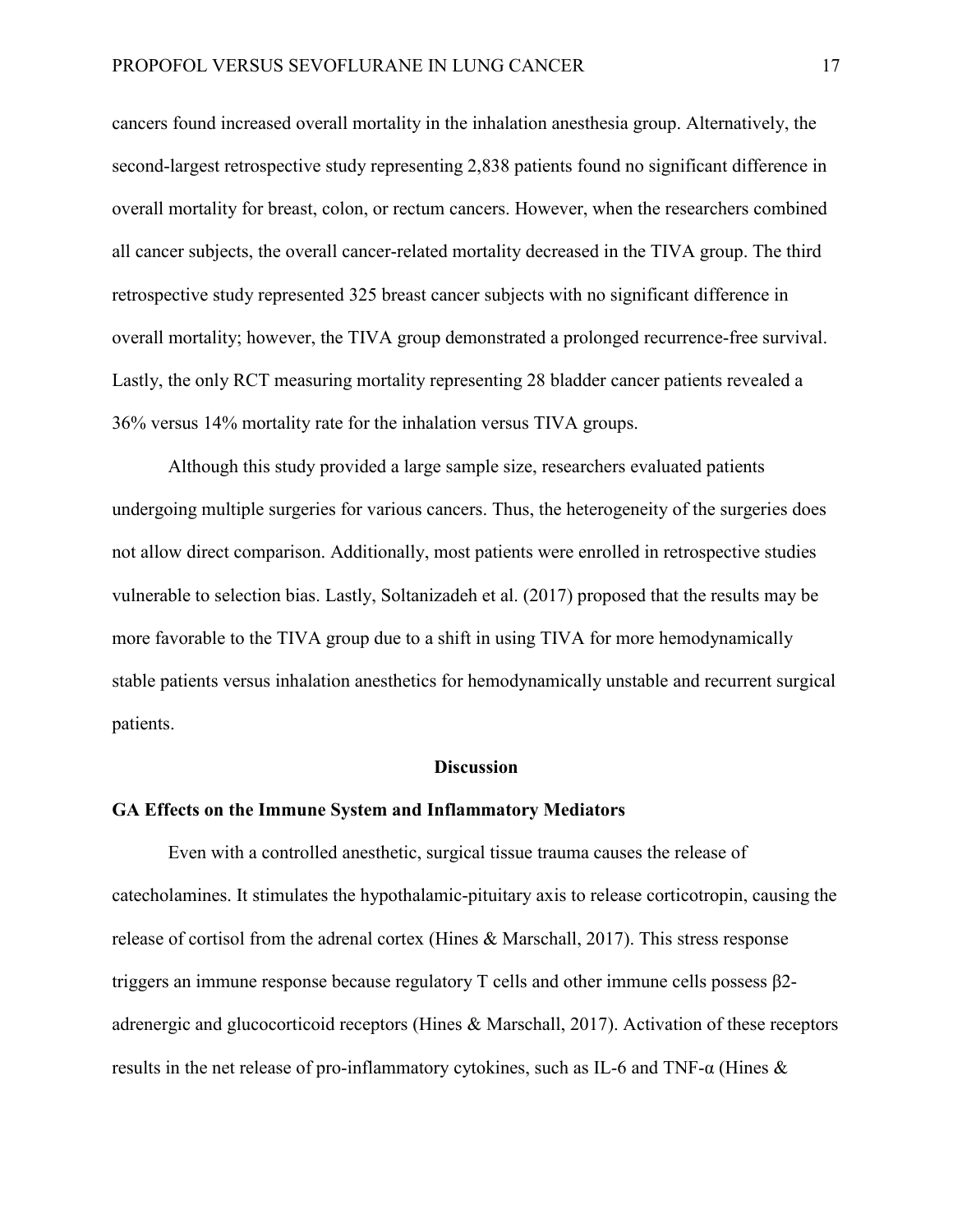Marschall, 2017). TNF-α is a cytokine released by macrophages, T cells, and NK cells (Heimall, 2020). TNF-α has many functions, including responding to areas where IL-6 has been released to aid proinflammatory processes, such as inducing fever, apoptosis, and inflammation (Heimall, 2020). The release of these cytokines provides positive feedback for the hypothalamic-pituitary axis (Hines & Marschall, 2017). This immune response increases vulnerability to the proliferation of tumor cells (Hines & Marschall, 2017).

With conflicting results from Tian et al. (2017) and Chen et al. (2020), identifying a preferred anesthetic to decrease IL-6 and other proinflammatory markers in lung cancer patients undergoing lobectomy is inconclusive. Both studies were single-center RCTs; however, Chen et al. evaluated nearly triple the subjects of Tian et al. Despite Tian et al. having a smaller sample size, researchers monitored their patients' inflammatory markers more frequently and over a longer time duration. Interestingly, Tian et al. induced the sevoflurane group with  $8\%$ sevoflurane, and thus they received no propofol throughout the case.

Comparative studies by Yamaguchi et al. (2021) and Fu et al. (2018) determined that sevoflurane and propofol may negatively affect the adaptive immune system. Yamaguchi et al. and Fu et al. revealed that propofol reduces the CTLs more than sevoflurane. Reducing CTLs responsible for destroying malignant cells directly hinders the body's natural defense system for protecting its host from cancer cell proliferation and invasion. It is vital to understand that Fu et al. linked propofol alone to decreasing most of the T cells, including the CD3, Th, and Tregs. Unfortunately, the decreased count was not compared to sevoflurane. Yamaguchi et al. revealed sevoflurane increases Tregs. This will indirectly reduce the CTLs and Th cells. Ultimately, sevoflurane and propofol will impair the adaptive immune response.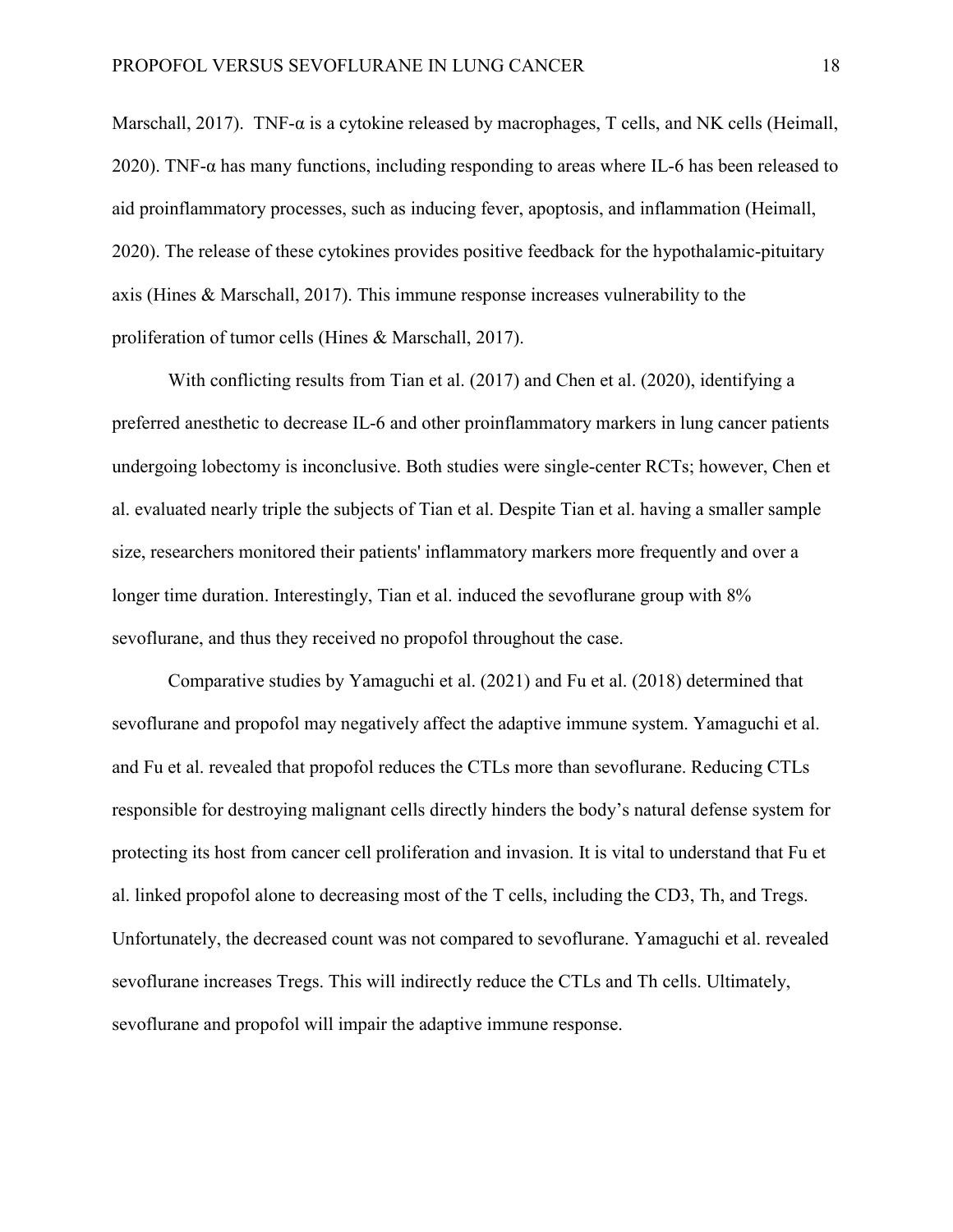Sevoflurane appears to reduce NK cell activity and quantity and lymphocyte proliferation (Nagelhout & Plaus, 2013). Jeon et al. (2020) demonstrated sevoflurane has a considerable dosedependent reduction in NK cell expression at 200 µM of arterial sevoflurane. The arterial sevoflurane concentration is between 100 to 300 µM during a balanced sevoflurane anesthetic (Jeon et al., 2020). On the other hand, lower concentrations of sevoflurane may increase NK expression (Jeon et al., 2020). Unfortunately, there were no comparative studies on the impacts of propofol on NK cell expression. Finally, surgical stimulation may also suppress NK cell activity and CTLs (Hines & Marschall, 2017). This results from the activation of the hypothalamic-pituitary axis and autonomic nervous system (Hines & Marschall, 2017).

#### **GA Effects on Metastasis**

The ability of the body to prevent the spread of NSCLC is crucial to the overall survival and recurrence rates. Cancer cells use multiple mechanisms to evade and metastasize. Specific mechanisms identified by experiments involving NSCLC were platelet activation, MMP expression, and growth factor regulation. NSCLC cells use platelet activation to protect themselves from the immune system's attacks. This cytoprotective strategy may increase the possibility of NSCLC cells metastasizing. Compared to other volatile anesthetics, Liang et al. (2016) found that sevoflurane lowered glycoprotein IIb/IIIa and P-selectin levels. Glycoprotein IIb/IIIa is a platelet receptor required for activation and adherence to fibrinogen (Abrams, 2021). P-selectin functions as a cell adhesion molecule for lung cancer cells to adhere to platelets and endothelial cells and ultimately move into the vascular compartment (Abrams, 2021; Liang et al., 2016). Thus, the work performed by Liang et al. suggests sevoflurane can attenuate the platelet activation more than other volatiles.

## **Conclusion**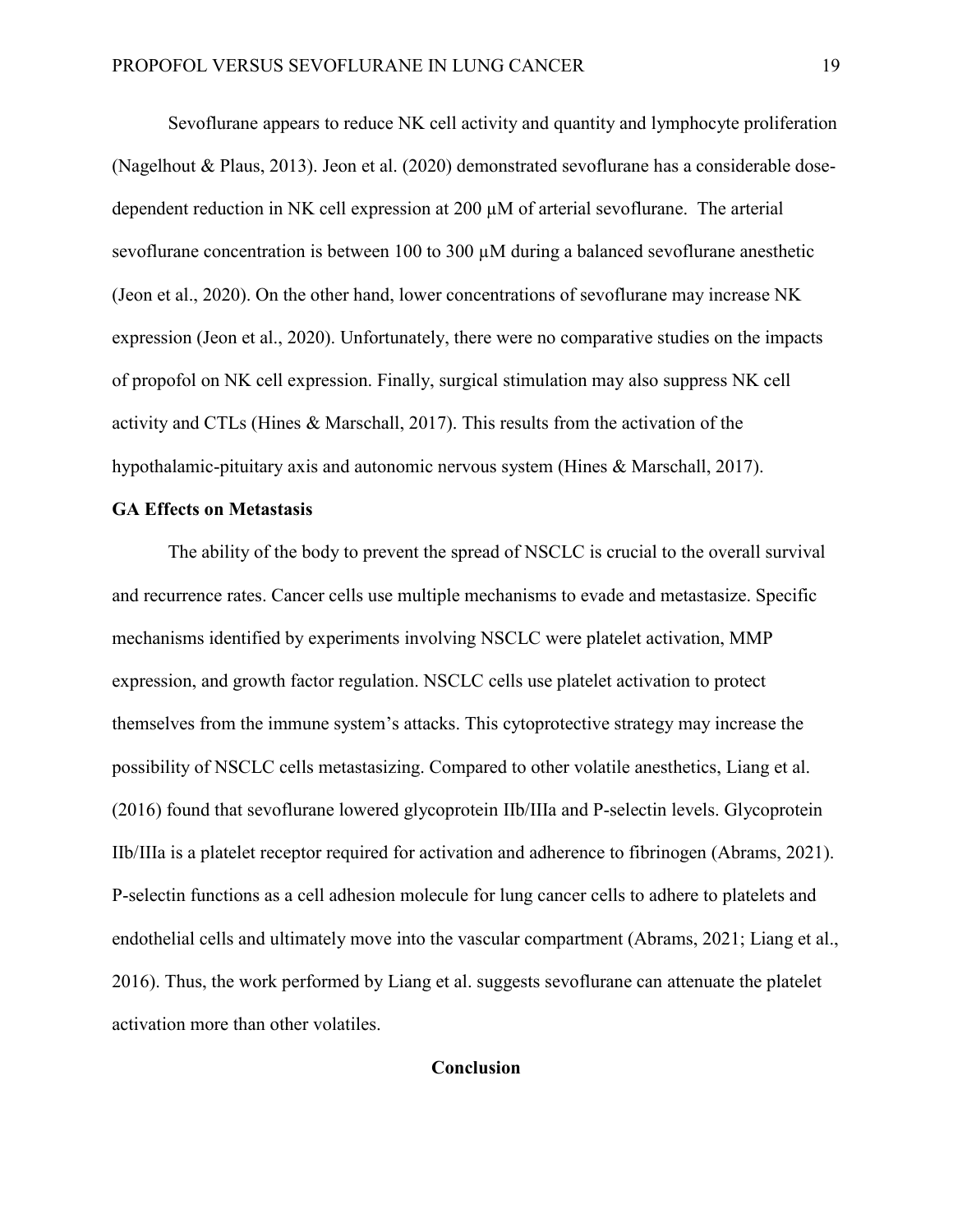Even though multiple sources link the effects of propofol and sevoflurane to the various mechanisms of NSCLC growth and metastasis, the research is inconclusive as to how propofol or sevoflurane can definitively affect recurrence-free survival outcomes with NSCLC. Literature suggests propofol and sevoflurane are linked to immunosuppressive characteristics by decreasing CTLs via different mechanisms. Furthermore, high-dose sevoflurane may decrease NK cells' cytotoxic potential by reducing the expression of necessary receptors that bind to NSCLC cells. Additionally, studies support propofol's anti-inflammatory effects due to lowering proinflammatory IL-6 and increasing anti-inflammatory IL-10 cytokines more than sevoflurane. Yet, other evidence theorizes sevoflurane also has anti-inflammatory capabilities with even lower IL-6 levels and TNF-alpha postoperatively compared to propofol.

Similarly, in vivo and in vitro research reveals that sevoflurane may hinder the metastatic potential of lung cancer by limiting platelet activation better than other volatile agents. Still, sevoflurane can enhance different metastasis pathways at high doses by increasing MMP-9 expression more than propofol. Likewise, propofol also has anti-metastatic abilities, hindering angiogenesis by downregulation of necessary growth factors when combined with regional anesthesia. Clinical evidence supports a propofol TIVA for improved recurrence-free survivability, increased overall survivability, and decreased overall mortality more than inhalation anesthetics, regardless of the various tumor mechanisms affected by both anesthetics.

In conclusion, cancer recurrence and metastasis undoubtedly contribute to the low prognosis of patients after NSCLC resection surgery. Anesthetists may have the ability to improve long-term outcomes for their NSCLC surgical patients with the proper anesthetic. Propofol and sevoflurane are linked to some tumorigenic as well as antitumorigenic properties. Limited evidence reveals the correlation of propofol with better survival outcomes for patients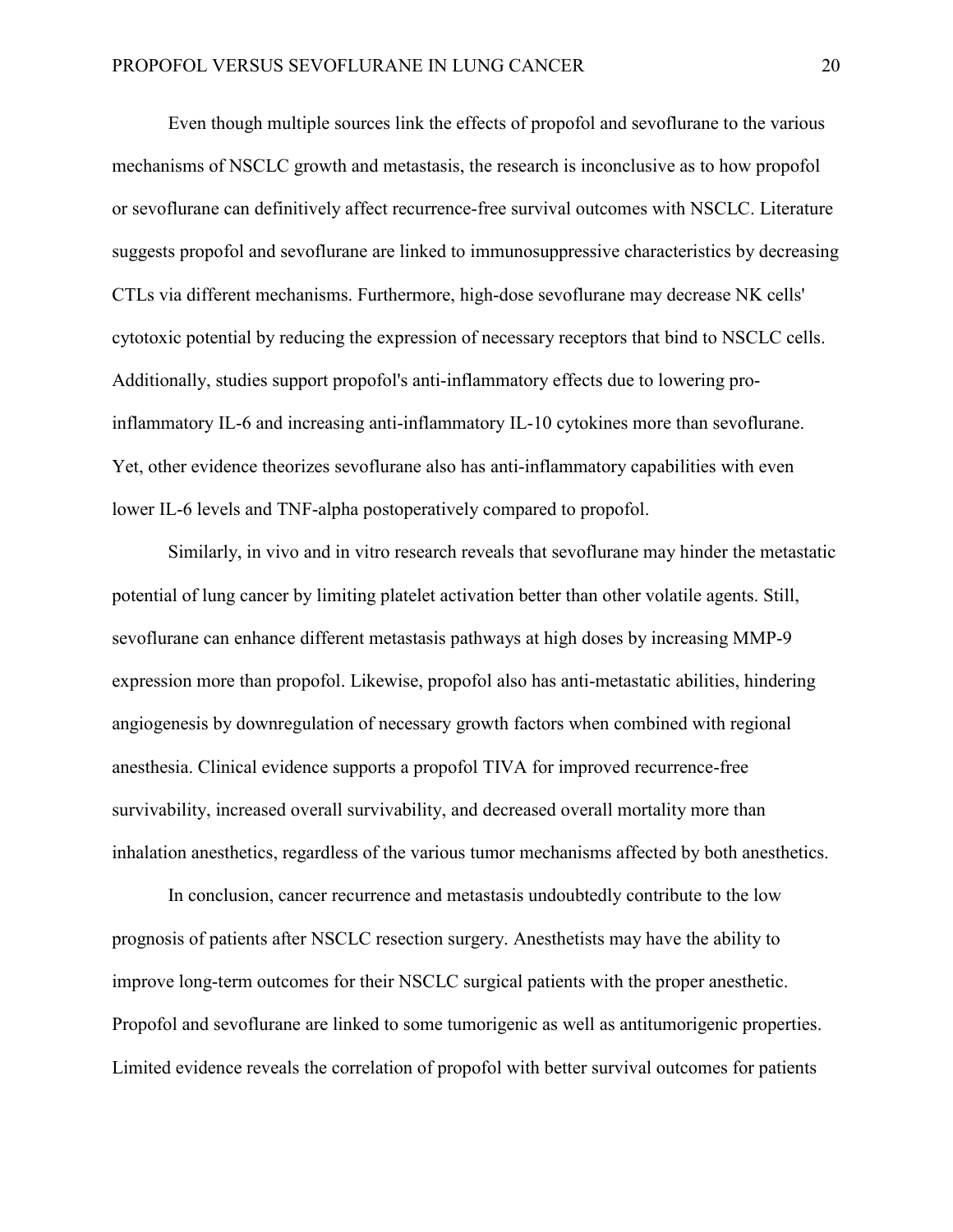receiving cancer surgery, but the subjects were not entirely NSCLC patients. Ultimately, more research is needed to justify one anesthetic over the other. In patients undergoing lung surgery, a homogenous, large center RCT evaluating propofol and sevoflurane effects on recurrence-free survival, overall survivability, and overall mortality would decisively provide anesthetists a straightforward approach to saving more lives of NSCLC patients. RCTs with a balanced anesthetic approach, including using both sevoflurane and propofol, may be beneficial.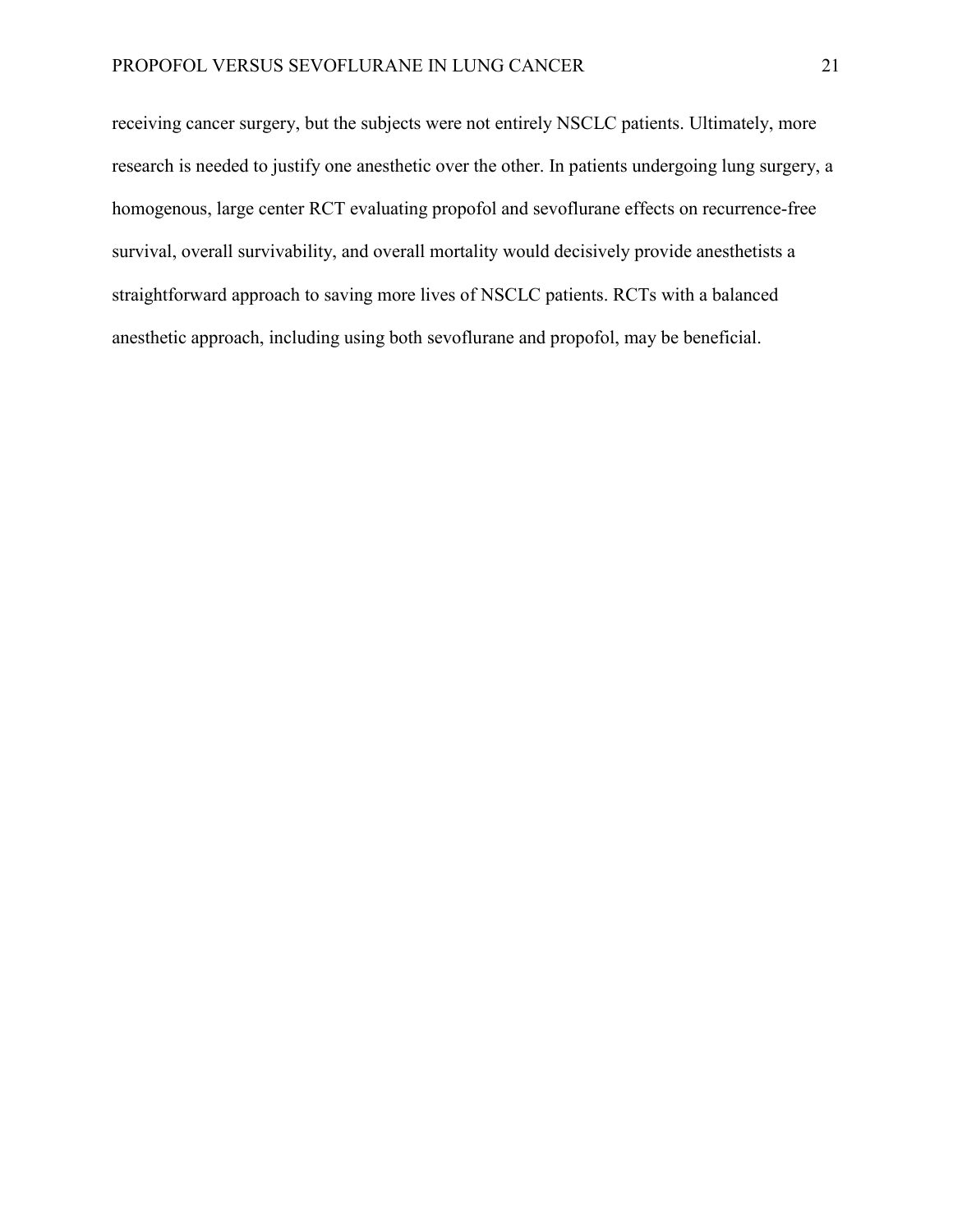#### **References**

- Abrams, C. S. (2021). Platelet biology (L. L. Leung & J. S. Tirnauer, Eds.). *UpToDate*. Retrieved November 27, 2021, from<https://www.uptodate.com/contents/platelet-biology>
- Barash, P. G., Cullen, B. F., Stoelting, R. K., Cahalan, M. K., Stock, M. C., & Ortega, R. (2017). *Clinical Anesthesia* (8th ed.). Lippincott Williams & Wilkins.
- Chen, X., Li, M., Zheng, R., Huang, Q., Li, Y., Zhu, Y., Chen, Z., & Lin, J. (2020). Effects of sevoflurane inhalation anesthesia on il-6, tnf- $\alpha$  and mmp-9 expression and hemodynamics in elderly patients undergoing lobectomy for lung cancer. *Cellular and Molecular Biology*, *66*(5), 49.<https://doi.org/10.14715/cmb/2020.66.5.10>
- Fares, J., Fares, M. Y., Khachfe, H. H., Salhab, H. A., & Fares, Y. (2020). Molecular principles of metastasis: A hallmark of cancer revisited. *Signal Transduction and Targeted Therapy*, *5*(1).<https://doi.org/10.1038/s41392-020-0134-x>
- Fu, S., Qu, P.-S., & Cai, S.-N. (2018). Effect of anesthetic methods on postoperative cd3+, cd4+ and cd4+cd25+ in patients with lung cancer undergoing radical operation. *Oncology Letters*. <https://doi.org/10.3892/ol.2018.9416>
- Heimall, J. (2020). The adaptive cellular immune response: T cells and cytokines (L. D. Notarangelo & E. TePas, Eds.). *UpToDate*. Retrieved November 3, 2021, from [https://www.uptodate.com/contents/the-adaptive-cellular-immune-response-t-cells-and](https://www.uptodate.com/contents/the-adaptive-cellular-immune-response-t-cells-and-cytokines)[cytokines](https://www.uptodate.com/contents/the-adaptive-cellular-immune-response-t-cells-and-cytokines)
- Hines, R. L., & Marschall, K. E. (2017). *Stoelting's anesthesia and co-existing disease* (7th ed.). Elsevier.
- Hong, B., Lee, S., Kim, Y., Lee, M., Youn, A., Rhim, H., Hong, S.-H., Kim, Y.-H., Yoon, S.-H., & Lim, C. (2019). Anesthetics and long-term survival after cancer surgery—total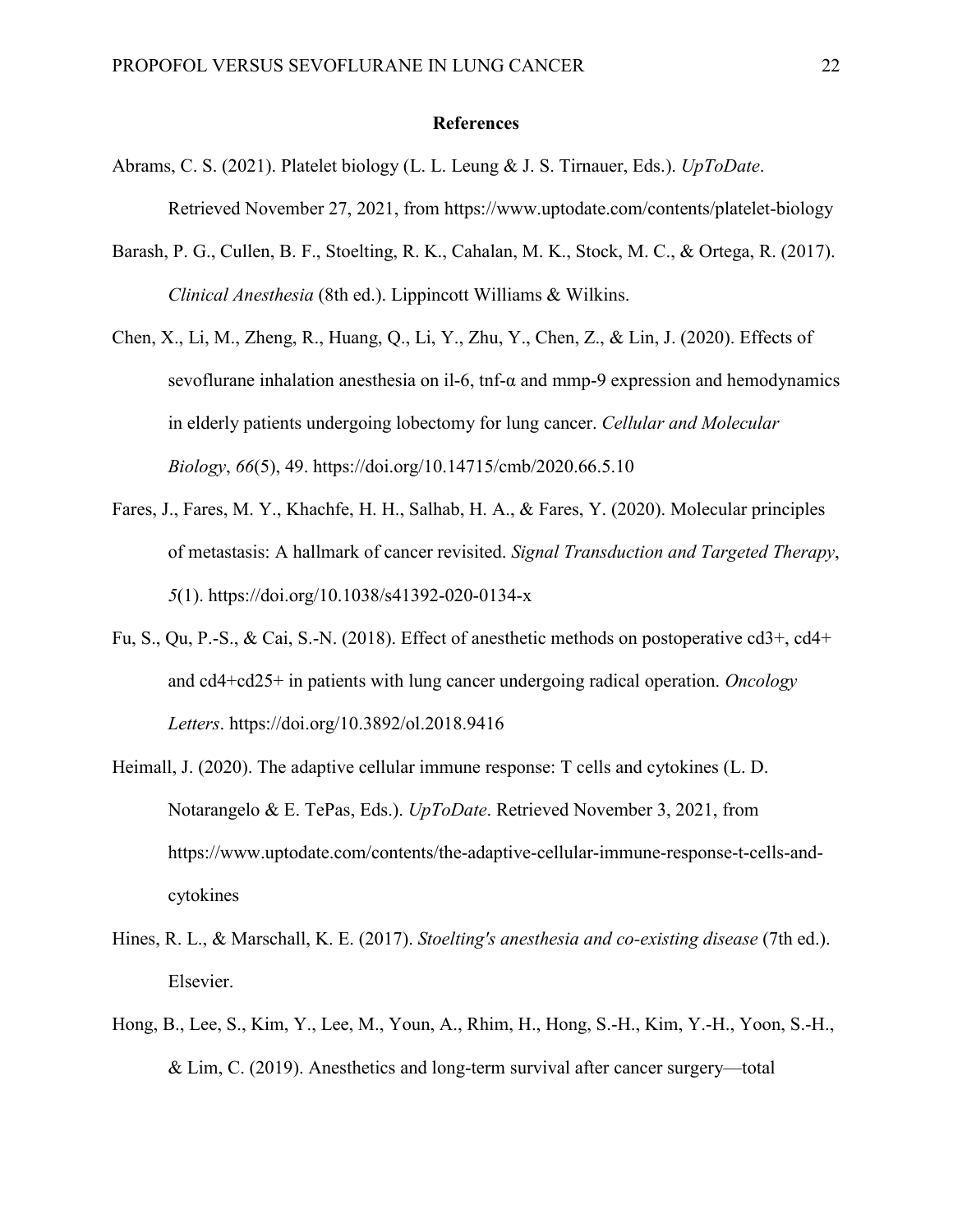intravenous versus volatile anesthesia: A retrospective study. *BMC Anesthesiology*, *19*(1). <https://doi.org/10.1186/s12871-019-0914-4>

- Huang, Y., Lei, L., & Liu, Y. (2020). Propofol improves sensitivity of lung cancer cells to cisplatin and its mechanism. *Medical Science Monitor*, *26*. <https://doi.org/10.12659/msm.919786>
- Jeon, S., Kim, H.-K., Kwon, J.-Y., Baek, S.-H., Ri, H.-S., Choi, H., Cho, H.-R., Lee, Y., Kim, J.- Y., Kim, J., Bae, J., & Lee, H.-J. (2020). Role of sevoflurane on natural killer group 2, member d-mediated immune response in non-small-cell lung cancer: An in vitro study. *Medical Science Monitor*, *26*.<https://doi.org/10.12659/msm.926395>
- Johnston, R. B. (2021). An overview of the innate immune system (R. Marsh & A. M. Feldweg, Eds.). *UpToDate*. Retrieved November 14, 2021, from <https://www.uptodate.com/contents/an-overview-of-the-innate-immune-system>
- King, A. (2020). General anesthesia: Intravenous induction agents (G. P. Joshi, R. M. Walls, & N. A. Nussmeier, Eds.). *UpToDate*. Retrieved January 26, 2022, from [https://www.uptodate.com/contents/general-anesthesia-intravenous-induction](https://www.uptodate.com/contents/general-anesthesia-intravenous-induction-agents?sectionName=DOSING%20CONSIDERATIONS%26search=propofol&topicRef=96308&anchor=H4070595924&source=see_link#H2269410)[agents?sectionName=DOSING%20CONSIDERATIONS%26search=propofol&topicRef](https://www.uptodate.com/contents/general-anesthesia-intravenous-induction-agents?sectionName=DOSING%20CONSIDERATIONS%26search=propofol&topicRef=96308&anchor=H4070595924&source=see_link#H2269410) [=96308&anchor=H4070595924&source=see\\_link#H2269410](https://www.uptodate.com/contents/general-anesthesia-intravenous-induction-agents?sectionName=DOSING%20CONSIDERATIONS%26search=propofol&topicRef=96308&anchor=H4070595924&source=see_link#H2269410)
- Liang, H., Yang, C., Zhang, B., Zhao, Z., Zhong, J., & Wen, X. (2016). Sevoflurane attenuates platelets activation of patients undergoing lung cancer surgery and suppresses plateletsinduced invasion of lung cancer cells. *Journal of Clinical Anesthesia*, *35*, 304–312. <https://doi.org/10.1016/j.jclinane.2016.08.008>
- Midthun, D. E. (2021). Overview of the initial treatment and prognosis of lung cancer (R. C. Lilenbaum, S. E. Schild, & S. R. Vora, Eds.). *UpToDate*. Retrieved November 22, 2021,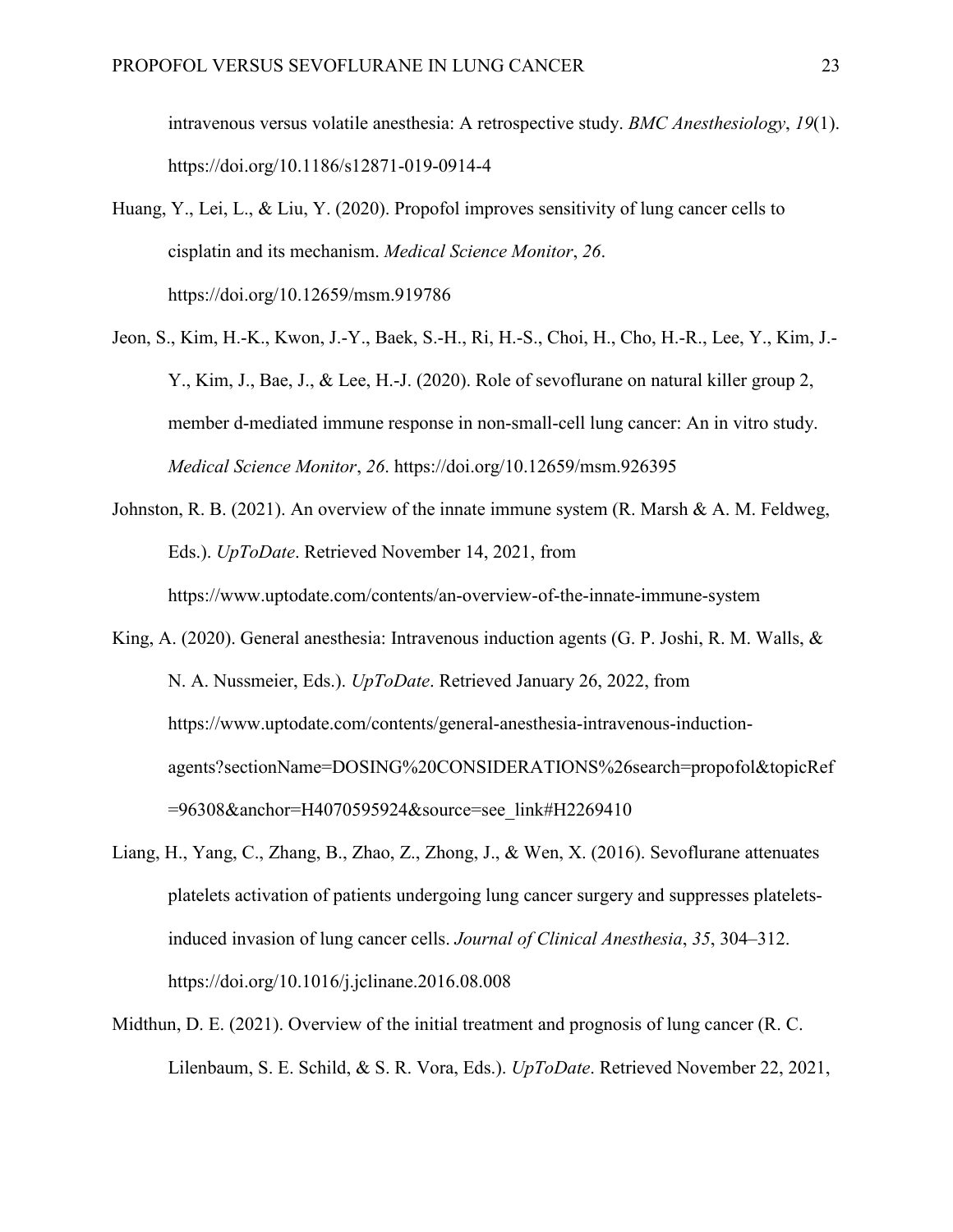from [https://www.uptodate.com/contents/overview-of-the-initial-treatment-and](https://www.uptodate.com/contents/overview-of-the-initial-treatment-and-prognosis-of-lung-cancer)[prognosis-of-lung-cancer](https://www.uptodate.com/contents/overview-of-the-initial-treatment-and-prognosis-of-lung-cancer)

Nagelhout, J., & Plaus, K. (2013). *Nurse anesthesia* (5th ed.). Saunders.

- National Cancer Institute. (2021). *Cancer of the lung and bronchus - cancer stat facts*. National Cancer Institute surveillance, epidemiology, and end results program. Retrieved November 15, 2021, from<https://seer.cancer.gov/statfacts/html/lungb.html>
- Norris, T. L. (2018). *Porth's pathophysiology: Concepts of altered health states* (10th ed.). Lippincott Williams & Wilkins.
- Sen, Y., Xiyang, H., & Yu, H. (2019). Effect of thoracic paraspinal block-propofol intravenous general anesthesia on vegf and tgf-β in patients receiving radical resection of lung cancer. *Medicine*, *98*(47), e18088.<https://doi.org/10.1097/md.0000000000018088>
- Sherwin, A., Wall, T., & Buggy, D. J. (2021). Anesthesia and cancer recurrence (S. B. Jones & M. Crowley, Eds.). *UpToDate*. Retrieved November 5, 2021, from <https://www.uptodate.com/contents/anesthesia-and-cancer-recurrence>
- Soltanizadeh, S., Degett, T. H., & Gögenur, I. (2017). Outcomes of cancer surgery after inhalational and intravenous anesthesia: A systematic review. *Journal of Clinical Anesthesia*, *42*, 19–25.<https://doi.org/10.1016/j.jclinane.2017.08.001>
- Su, G., Yan, Z., & Deng, M. (2020). Sevoflurane inhibits proliferation, invasion, but enhances apoptosis of lung cancer cells by wnt/β-catenin signaling via regulating lncrna pcat6/ mir-326 axis. *Open Life Sciences*, *15*(1), 159–172.<https://doi.org/10.1515/biol-2020-0017>
- Tian, H. T., Duan, X. H., Yang, Y. F., Wang, Y., Bai, Q. L., & Zhang, X. (2017). Effects of propofol or sevoflurane anesthesia on the perioperative inflammatory response,